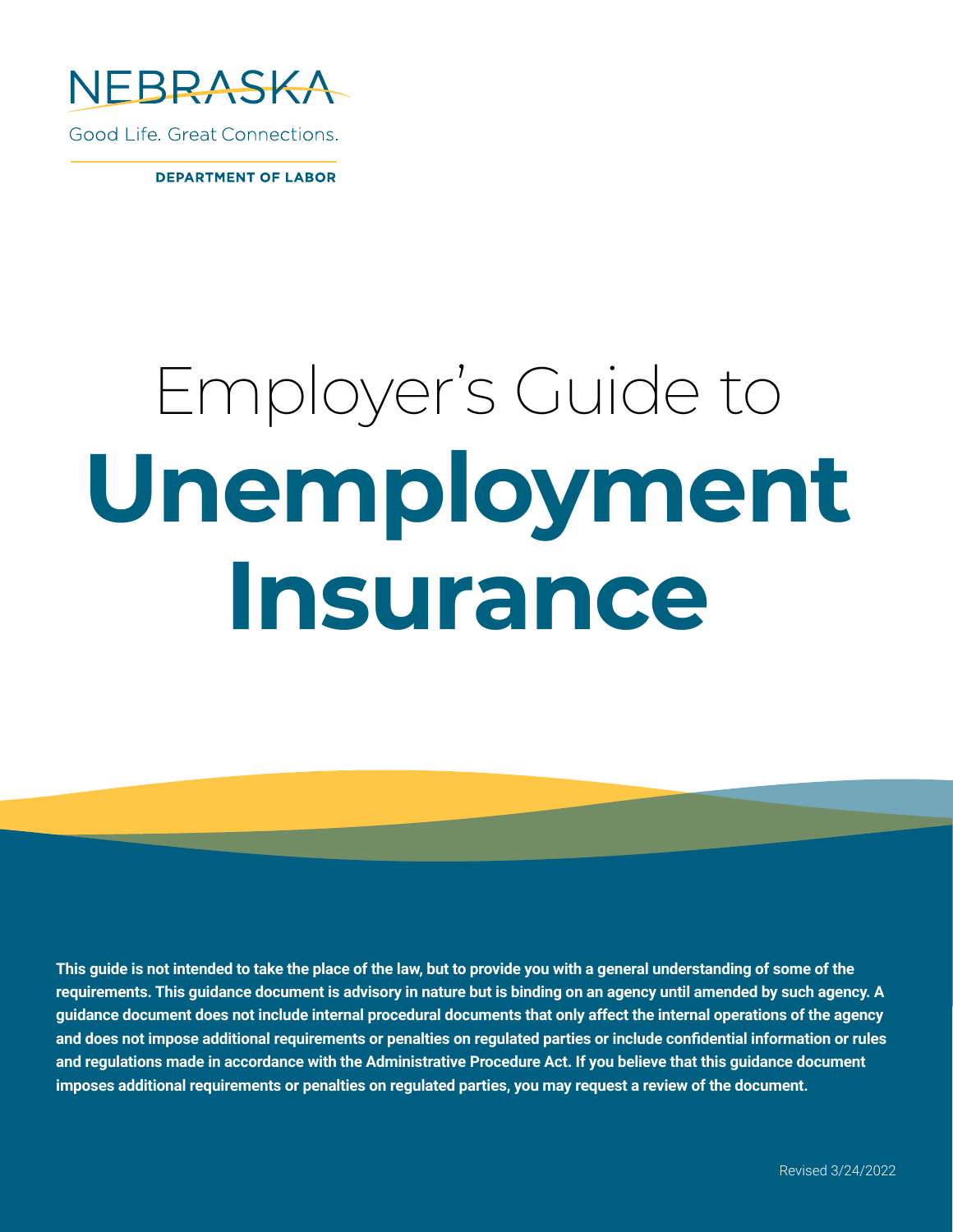# **Contents**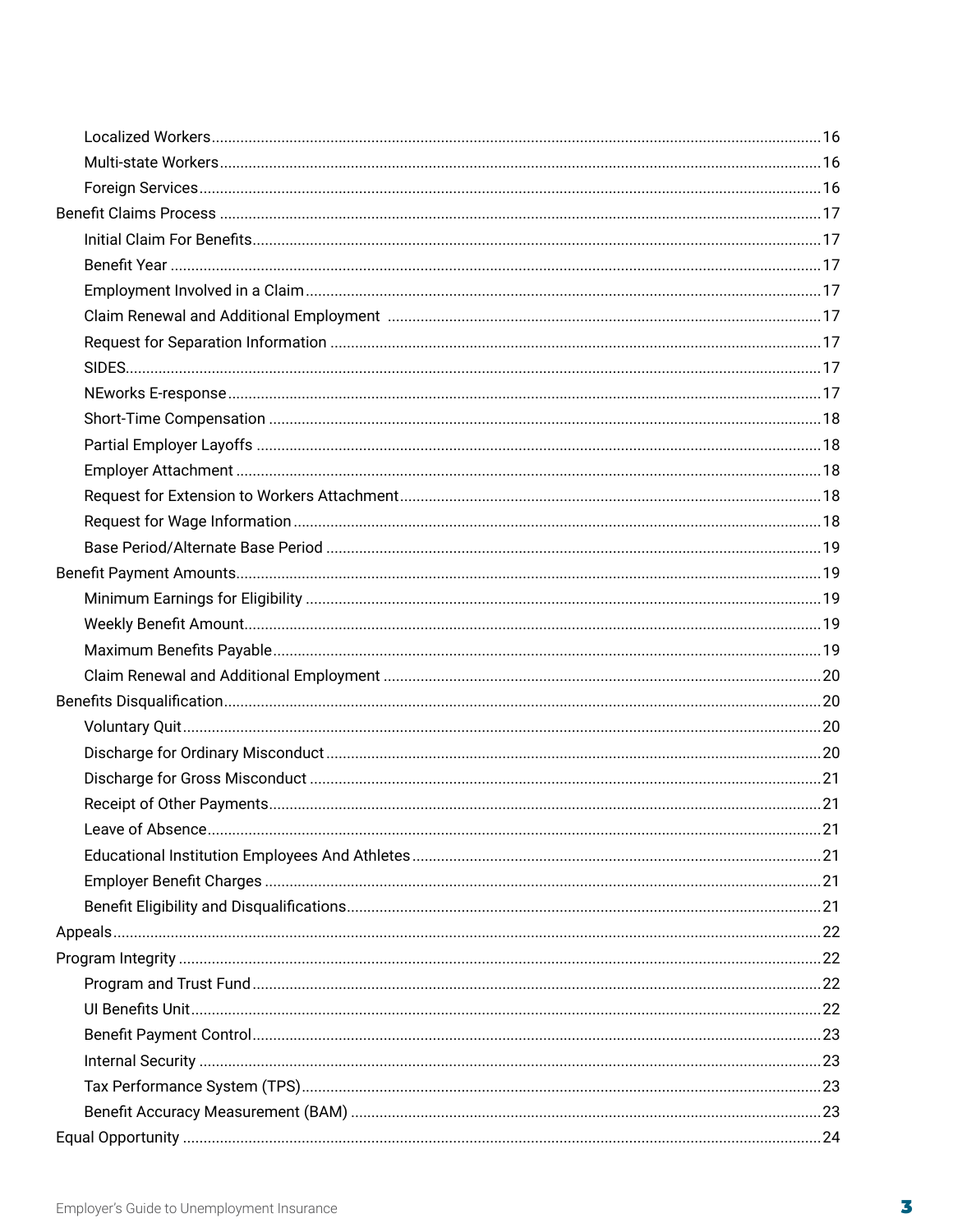# <span id="page-3-0"></span>**Contact Directory**

Contact the Internal Revenue Service to obtain a Federal Employer Identification Number and a free packet entitled **Your Business Tax Kit**.

Internal Revenue Service 1616 Capitol Ave Ste 440 MS 5410 Omaha, NE 68102 Tax questions: 800-829-1040 Forms/brochures: 800-829-3676 [www.irs.gov](http://www.irs.gov)

To register state trade names, trademarks, and corporation names, contact:

Secretary of State P.O. Box 94608 State Capitol, Suite 2300 Lincoln, NE 68509-1608 Corporation Division: 402-471-4079 Rules & Regulations: 402-471-2385 [www.sos.ne.gov](http://www.sos.ne.gov)

Workers' Compensation Insurance Requirements

# Workers Compensation Court P.O. Box 98908

State Capitol Building Lincoln, NE 68509-8908 [www.wcc.ne.gov](http://www.wcc.ne.gov)

402-471-6468

# **Forms**

PDFs of the following unemployment insurance forms can be found online at:

### **[dol.nebraska.gov/UITax/UnemploymentInsuranceTax/FileTransfersTaxForms](http://dol.nebraska.gov/UITax/UnemploymentInsuranceTax/FileTransfersTaxForms)**

• Adjustments

Tax Refund

• Employer's Report on Change of Ownership

- Application for an Unemployment Insurance Tax Account Number
- Combined Tax Report
- Wage Report

For details on state and local tax incentives and requirements, contact:

### Nebraska Department of Revenue

301 Centennial Mall South P.O. Box 94818 Lincoln, NE 68509-4818 402-471-2971 800-742-7474 TDD: 402-741-5740 [www.revenue.ne.gov](http://www.revenue.ne.gov)

For current registered federal and state(s) trademarks, contact:

### Existing Business

Assistance Division: 402-471-3782 Nebraska Department of Economic Development P.O. Box 94666 301 Centennial Mall South Lincoln, NE 68509-4666 402-471-3111 or 800-426-6505 [www.neded.org](http://www.neded.org)

Unemployment Insurance Tax

Nebraska Department of Labor 550 South 16th P.O. Box 94600 Lincoln, NE 68509-4600 Help Line: 402-471-9898 TDD: 800-833-7352 [NEworks.nebraska.gov](http://dol.nebraska.gov/UIConnect)

For details on labor laws and wage and hour information, contact: Nebraska Department of Labor Labor Standards 402-471-2239 [dol.nebraska.gov](http://dol.nebraska.gov)

New Hire Reporting

Nebraska State Directory of New Hires P.O. Box 144013 Austin, TX 78714-4013 888-256-0293 [www.ne-newhire.com](http://www.ne-newhire.com)

# Contractor Registration

Nebraska Department of Labor 550 South 16th Street Lincoln, NE 68508 402-471-2239 Fax: 402.471.5039 [dol.nebraska.gov](http://dol.nebraska.gov)

• Application for Combined • Employer's Notice of Change Power of Attorney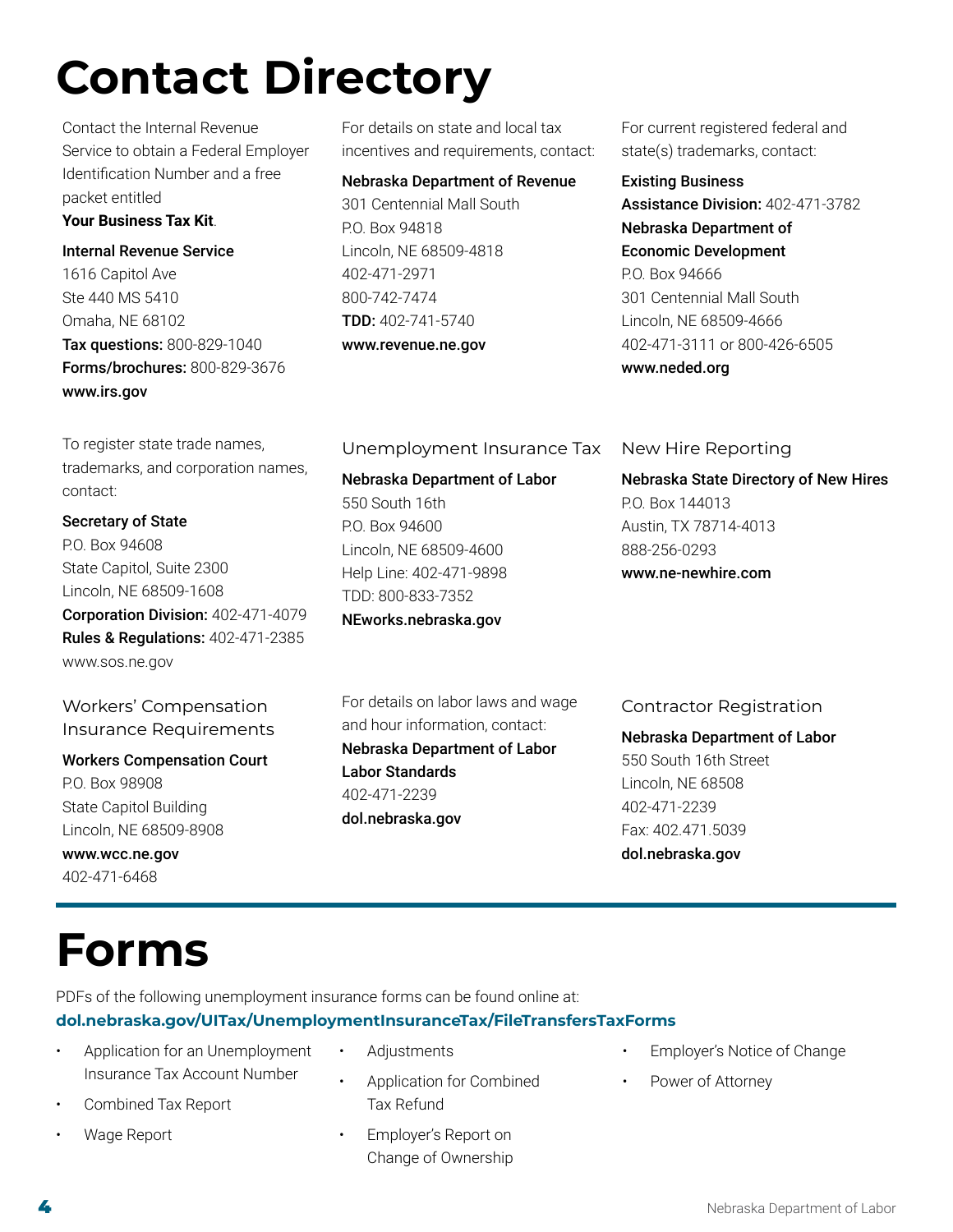# <span id="page-4-0"></span>**Employer Liability**

# **Who is a Liable Employer?**

A liable employer is an individual or type of organization including any partnership, association, trust, estate, corporation, limited liability company or governmental agency who employs people and meets the coverage provisions of the Nebraska Employment Security Law. *Neb. Rev. Stat. § 48-603*

A "**contributory employer**" is a liable employer who is required to pay quarterly combined tax, which consists of contributions and state unemployment insurance tax on wages at the applicable combined tax rate. *Neb. Rev. Stat. § 48-648*

A "**reimbursable employer**"is a liable employer who elects to make payments in lieu of combined tax. Such an employer is required to reimburse the agency for benefits paid to former employees. The reimbursing employer option is available only to governmental entities and nonprofit organizations with a 501 (c)(3) IRS exempt status. *Neb. Rev. Stat. § 48- 660.01(2)*

### **Application for an Unemployment Insurance Account Number**

Every employer who begins operations in this state and employs a person or persons is required to file an Application For An Unemployment Insurance Account Number (UI Form 1) even though such an employer may not be liable to the Law. *Neb. Rev. Stat. § 48-612*. Upon receipt of the completed form, a determination of the employer's liability is made.

An appeal for review from the liability determination may be made to the Commissioner of Labor within 30 days from the date the determination is mailed. *Neb. Rev. Stat § 48-650*

Employers can apply for an unemployment insurance account number online at **[NEworks.nebraska.gov](http://dol.nebraska.gov/uiconnect)**. Questions about this process can be directed to 402-471-9898.

### **How is Liability Established?**

An employer becomes liable under the following circumstances:

*Neb. Rev. Stat. § 48-603*

### General business employers:

- 1. Employs one or more persons in covered employment on a day in 20 different calendar weeks in a calendar year (such weeks need not be consecutive).
- 2. Paid gross wages for employment in the total sum of \$1,500 or more in any calendar quarter in a calendar year.
- 3. Acquired the organization, trade or business, or substantially all the assets thereof, of another employer which at the time of acquisition was an employer subject to the Law.
- 4. Acquired the organization, trade or business, or substantially all the assets thereof, of another employer, not subject to the Law, and which if subsequent to such acquisition it were treated as a single unit with such other employer, who had in its employ one or more persons on a day in 20 different calendar weeks in a calendar year, or had paid gross wages of \$1,500 or more in a calendar quarter.
- **5.** An employer not otherwise subject who has employment in this state and is liable under the provisions of the Federal Unemployment Tax Act (FUTA).

*Neb. Rev. Stat. § 48-603 (7)*

### Employers of domestic (household) workers:

With respect to services performed in domestic services in a private home, on the farm, local college club or local chapter of a college fraternity or sorority if the employer has paid cash wages of \$1,000 or more in any calendar quarter in a calendar year. *Neb. Rev. Stat. § 48-604 (4)*

### Employers of agricultural workers:

- 1. With respect to services performed in agricultural employment for an employer if such employer employs 10 or more workers on a day in 20 different calendar weeks in a calendar year. *Neb. Rev. Stat. § 48-604 (4)*
- 2. With respect to services performed in agricultural employment for an employer who has paid cash wages of \$20,000 or more in a calendar quarter in a calendar year. *Neb. Rev. Stat. § 48-604 (4)*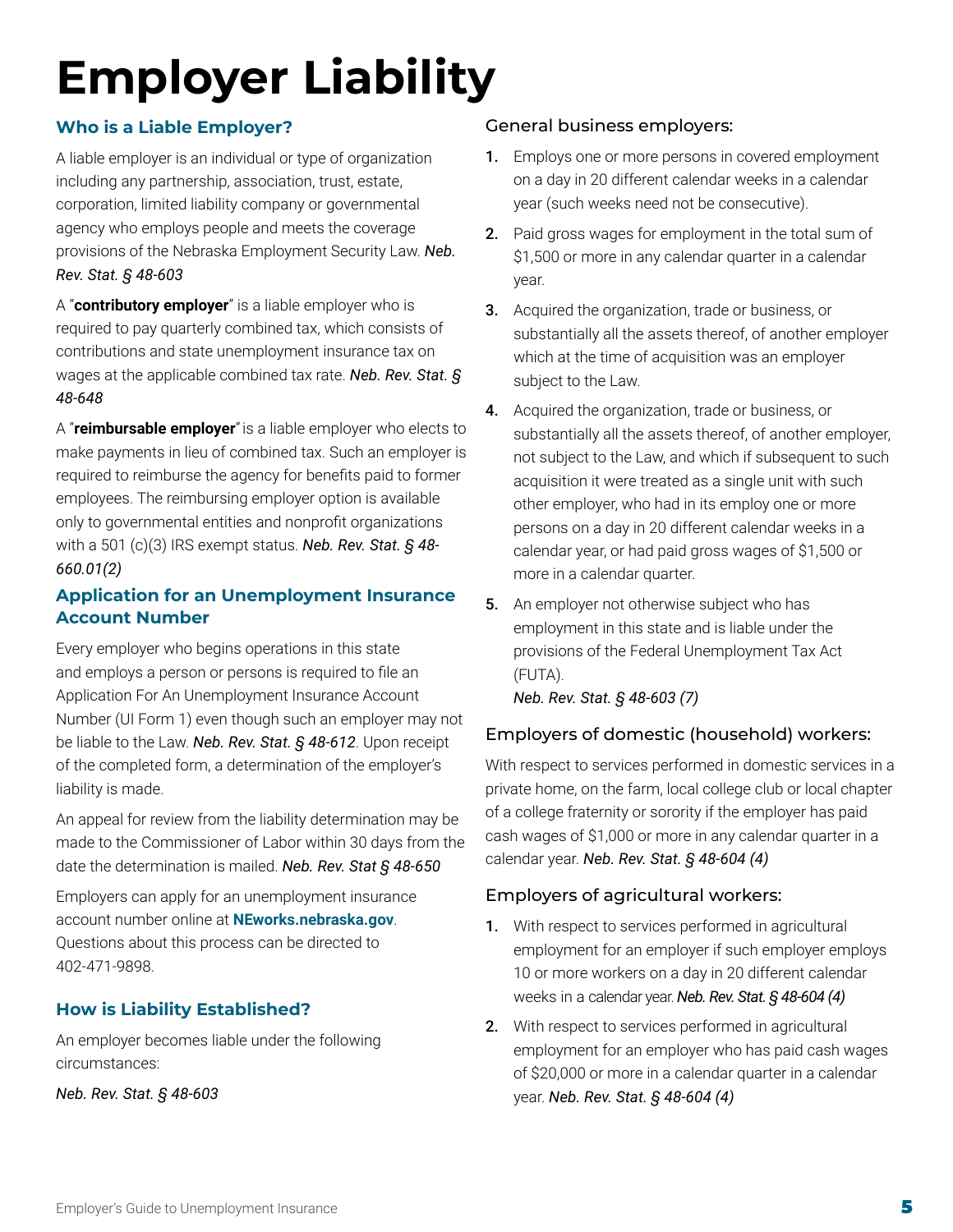## <span id="page-5-0"></span>Nonprofit organizations (501(c)(3))

For services performed for an organization that is exempt under Section 501 (c)(3) of the Internal Revenue Code and has had in its employ four or more individuals for some portion of a day in each of 20 different calendar weeks, whether or not such weeks were consecutive, within a calendar year (these organizations have the option to become liable on a reimbursable basis).

*Neb. Rev. Stat. § 48-604 (4)*

#### Governmental entities:

With respect to any services performed in the employ of this state or any of its instrumentalities, or any political subdivision thereof. (These employers have the option to become liable on a reimbursable basis.)

*Neb. Rev. Stat. § 48-649.04*

#### Voluntary Election:

Employing units not meeting the foregoing conditions, may elect to cover workers for unemployment insurance upon approval by the Commissioner of Labor. Such election will include all employment during the calendar year and will continue to be in effect for at least two complete calendar years.

*Neb. Rev. Stat. § 48-661 (3)*

#### Employee Leasing

Employee leasing companies or professional employer organizations (PEOs) are required to report wages and pay combined tax for client workers under the account number for the client. Worksite employees are considered to be employees of the client for purposes of the Employment Security Law.

*Neb. Rev. Stat. § 48-648(5)*

### **Period of Liability**

Liability of an employer is determined on a calendar year basis. This means that if an employer becomes liable during any calendar quarter, they are liable for the entire year and the following year. *Neb. Rev. Stat. § 48-661*. Combined tax is due for wages paid for the entire year up to the taxable wage base for the year.

### **Termination Of Liability**

Once an employer is determined liable, liability is continuous.

To terminate coverage, a *General Business Employer* must not have in their employ one or more persons in 20 different weeks and not have a payroll of \$1,500 in any calendar quarter. Both conditions must be met to terminate liability. Written application to terminate must be filed on or before January 31 following such year. *Neb. Rev. Stat. § 48-661 (2)*

*Nonprofit Organizations* exempt under Section 501(c)(3) of the Internal Revenue Code must complete a full calendar year in which they did not employ four or more persons in 20 different calendar weeks. *Neb. Rev. Stat. § 48-661 (2)(b)*

An *Agricultural Employer* must not have in their employ 10 or more persons in 20 different weeks and must not pay cash wages of \$20,000 or more during any calendar quarter in order to terminate coverage. Both conditions must be met to terminate liability. *Neb. Rev. Stat. § 48-661 (2)(c)*

For a *Domestic Employer* to terminate coverage, a calendar year must be completed during which cash wages of \$1,000 or more were not paid in a calendar quarter. *Neb. Rev. Stat. § 48-661 (2)(d)*

When an employer no longer has persons in their employ, they cease to be liable to unemployment insurance tax and the account will be terminated one year after employment ceases. The account must be reinstated if the employer again has employment within one calendar year after termination. If liability requirements have been reestablished, the account may be reinstated by written application if the employer again has employment within two calendar years after termination.

*Neb. Rev. Stat. § 48-652 (4)*

### **Contributory vs. Reimbursable**

Nonprofit organizations who have received a tax exemption under Section 501(c)(3) and governmental entities have the option of becoming liable to unemployment insurance on a contributory or reimbursable basis. A contributory employer pays quarterly unemployment insurance combined tax at an assigned rate based on experience. A reimbursable employer repays the agency for all benefits paid to former employees.

Before an eligible employer makes a decision regarding their employer category, consideration should be given to the factors in the table above.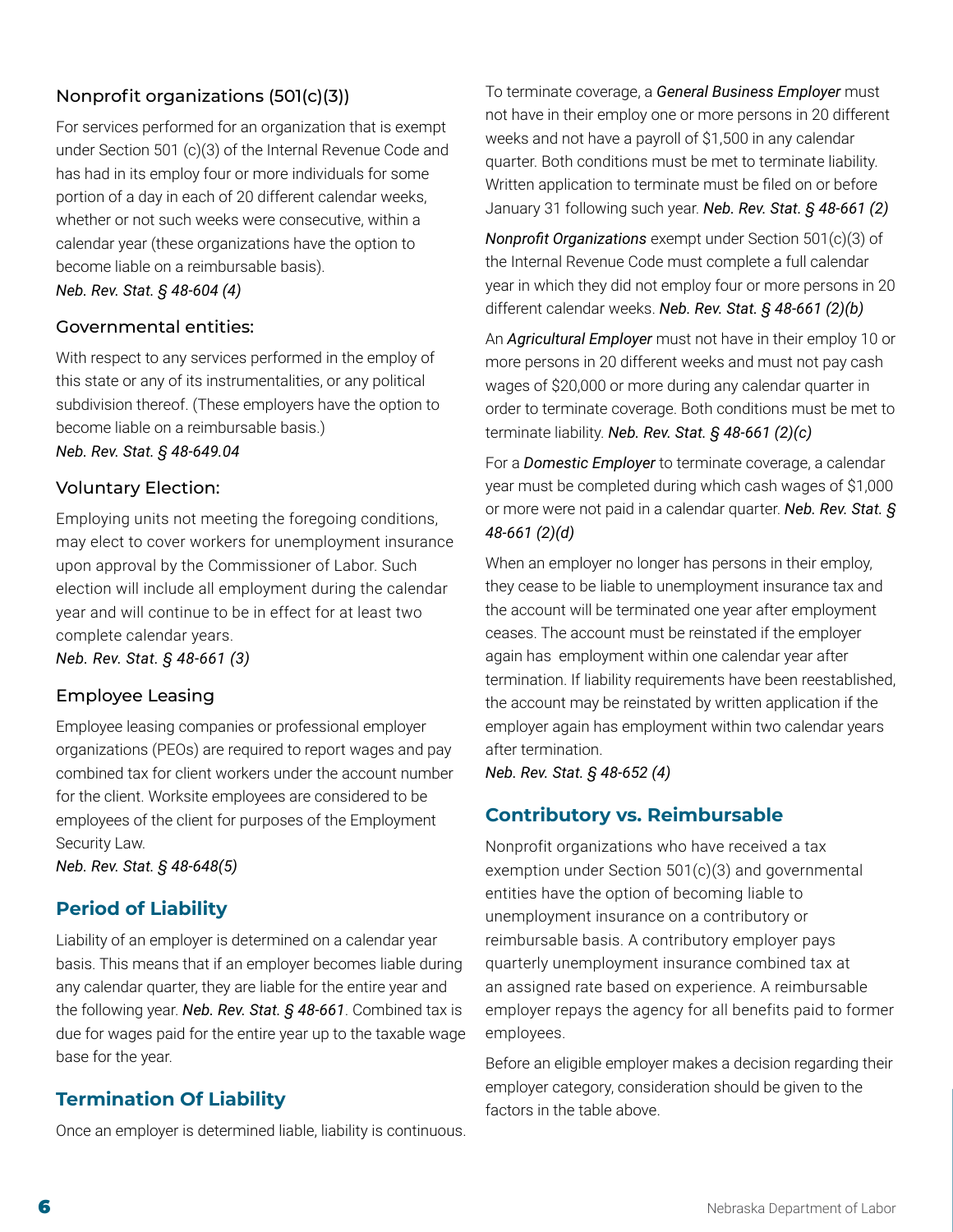#### <span id="page-6-0"></span>Comparison of Advantages and Disadvantages of a Contributory or Reimbursable Employer

| <b>Employer</b><br><b>Category</b> |                                                                                                                                                  | <b>Advantages</b>                                                                                 |    | <b>Disadvantages</b>                                                                                                              |
|------------------------------------|--------------------------------------------------------------------------------------------------------------------------------------------------|---------------------------------------------------------------------------------------------------|----|-----------------------------------------------------------------------------------------------------------------------------------|
| Contributory                       | 1.                                                                                                                                               | Expenses are limited to the amount of taxable<br>wage base multiplied by the employer's tax rate. | 1. | There may be some unemployment insurance<br>expense each year even if no benefits are paid.                                       |
|                                    | It is easier to budget unemployment insurance<br>2.<br>expense because it is more predictable.                                                   |                                                                                                   | 2. | The employer must calculate and report<br>gross, excess, and taxable wages on each                                                |
|                                    | 3.                                                                                                                                               | Contributory employers can receive non-<br>charging of benefits status in some situations.        |    | quarterly combined tax report.                                                                                                    |
|                                    | 4.                                                                                                                                               | Contributory employers are eligible for reduced<br>tax rates.                                     |    |                                                                                                                                   |
|                                    | 5.                                                                                                                                               | Benefit overpayments are credited to the<br>account as soon as they are established.              |    |                                                                                                                                   |
| Reimbursable                       | $\mathbf{1}$ .                                                                                                                                   | If benefits are not charged to your account, the<br>employer pays nothing for the quarter.        |    | Heavy expenses could be incurred in one<br>quarter-up to 13 times the employee's weekly                                           |
|                                    | 2.                                                                                                                                               | There is no need to calculate excess wages                                                        |    | benefit amount or more.                                                                                                           |
|                                    | and taxable wages on quarterly combined tax<br>report forms. Reimbursable employers will still<br>have to file a quarterly report showing number |                                                                                                   | 2. | Reimbursable employers cannot be granted<br>non-charging. This means all benefits paid out<br>must be reimbursed by the employer. |
|                                    |                                                                                                                                                  | of employees and gross wages paid as well as<br>completing a wage report.                         | 3. | Benefit overpayments are not credited to your<br>account until collection has been received<br>from the claimant.                 |

# **Changing Categories**

A nonprofit or governmental organization that has elected to become a reimbursable employer for payments in lieu of combined tax must continue to occupy such status until it files a written notice terminating its election to be reimbursable not later than 30 days prior to the beginning of the taxable year for which such termination is to be effective.

### *Neb. Rev. Stat. § 48-660.01(2)(c)*

Benefits paid on subsequent claims that include any quarter within the base period that is prior to the effective date of termination of the election shall be chargeable to the reimbursable account of such employer and such employer shall continue to be liable to reimburse such benefits paid after the date of termination. *Neb. Rev. Stat. § 48-649.04(4)*

If an employer elects to change from reimbursable to contributory, the employer would be liable for combined tax payments as well as potential reimbursable charges for a period of time. *Neb. Rev. Stat. § 48-649.04(4)*

A nonprofit or governmental organization which has been paying combined tax may change to a reimbursable basis by filing not later than 30 days prior to the beginning of any taxable year written notice of election to become a reimbursable employer. Such election is not terminable for a period of two years. *Neb. Rev. Stat. § 48-660.01 (2)*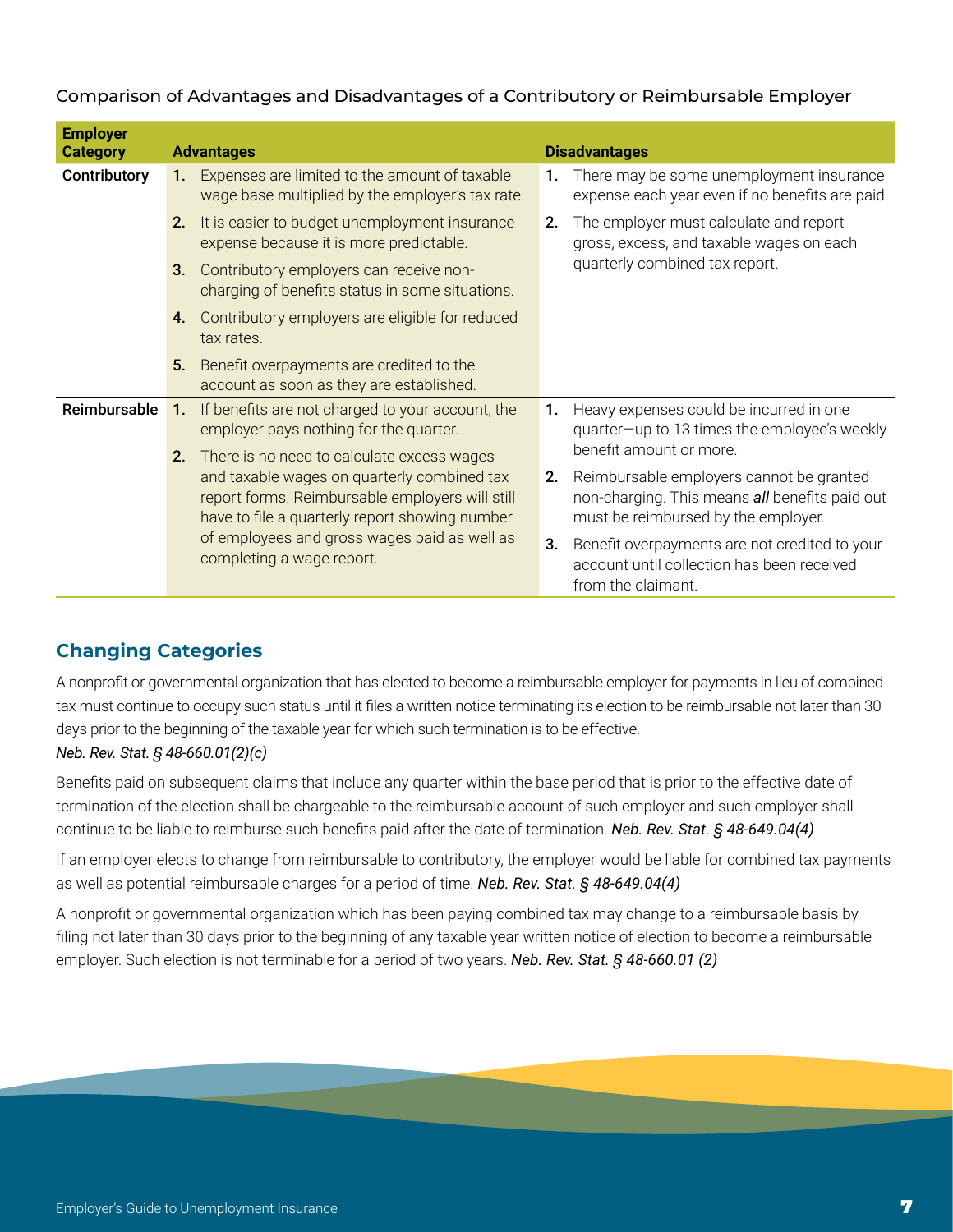# <span id="page-7-0"></span>**Employment & Wages**

# **What is Employment?**

The term "employment" is defined as all services or work performed in Nebraska including temporary work except those services which are *specifically exempt* as follows:

### *Neb. Rev. Stat. § 48-604*

- 1. Casual labor not in the course of any employer's trade or business performed in any calendar quarter, unless the cash remuneration paid for such service is \$50 or more and such service is performed by an individual who is regularly employed by such employer to perform such service.
- 2. Family employment-service rendered by an individual in the employ of their son, daughter, or spouse, or a child under the age of 21 in the employ of their father or mother. This applies only to sole proprietorships and partnerships where the relationship of the family member is the same for each partner.
- **3.** Service performed for church or an organization operated primarily for religious purposes and is operated by a church or an association of churches.
- 4. Service performed by a minister in the exercise of the ministry or by a member of a religious order in the exercise of the duties required by such order.
- 5. Service performed for 501(c)(3) nonprofit or governmental organizations by employees in a sheltered workshop if the earning capacity of such employees is impaired.
- 6. Service performed for 501(c)(3) nonprofit or governmental organizations as a part of an unemployment work relief or work training program assisted or financed in part by a governmental agency.
- 7. Services of patients in hospitals.
- 8. Services performed by a student or spouse in the employ of a school, college, or university; if such services are performed by a student enrolled, regularly attending classes at, and working for such school, college or university pursuant to financial assistance arrangement with such school, college, or university or by the spouse of such student provided such spouse

was employed to provide financial assistance to the student enrolled in a school, college, or university.

- **9.** Service performed by a student nurse or intern if performed as a part of a training program.
- 10. Services performed by a real estate or insurance agent if all such service is performed for remuneration solely by way of commission.
- 11. Services performed by an individual under the age of 18 in delivery or distribution of newspapers.
- **12.** Services performed by an individual in an arrangement under which newspapers and magazines are all sold at a fixed price and the compensation is based on the retention of the excess of such price over the cost.
- 13. State and local governmental services performed by elected officials, members of legislative and judicial bodies, members of Army National Guard, Air National Guard, temporary employees hired for storm emergencies or similar situations, as advisory or policy making employees working eight hours or less per week.
- 14. Services performed at a custodial or penal institution by inmates.
- 15. Service performed by an owner-operator and driving a truck for a motor carrier.
- 16. Service performed by a home worker processing data for a business engaged in compilation of marketing data bases.
- 17. Service performed by an individual as a voluntary research subject who is paid on a per study basis for scientific, medical or drug related testing. This does not apply to governmental entities or organizations as described in Section 501(c)(3) of the Internal Revenue Code of 1954.
- 18. Services for which academic credits are given, performed by an individual who is a student enrolled in a full-time program, at a nonprofit or public school.
- 19. Service performed by a direct seller if engaged in the trade or business of selling or soliciting the sale of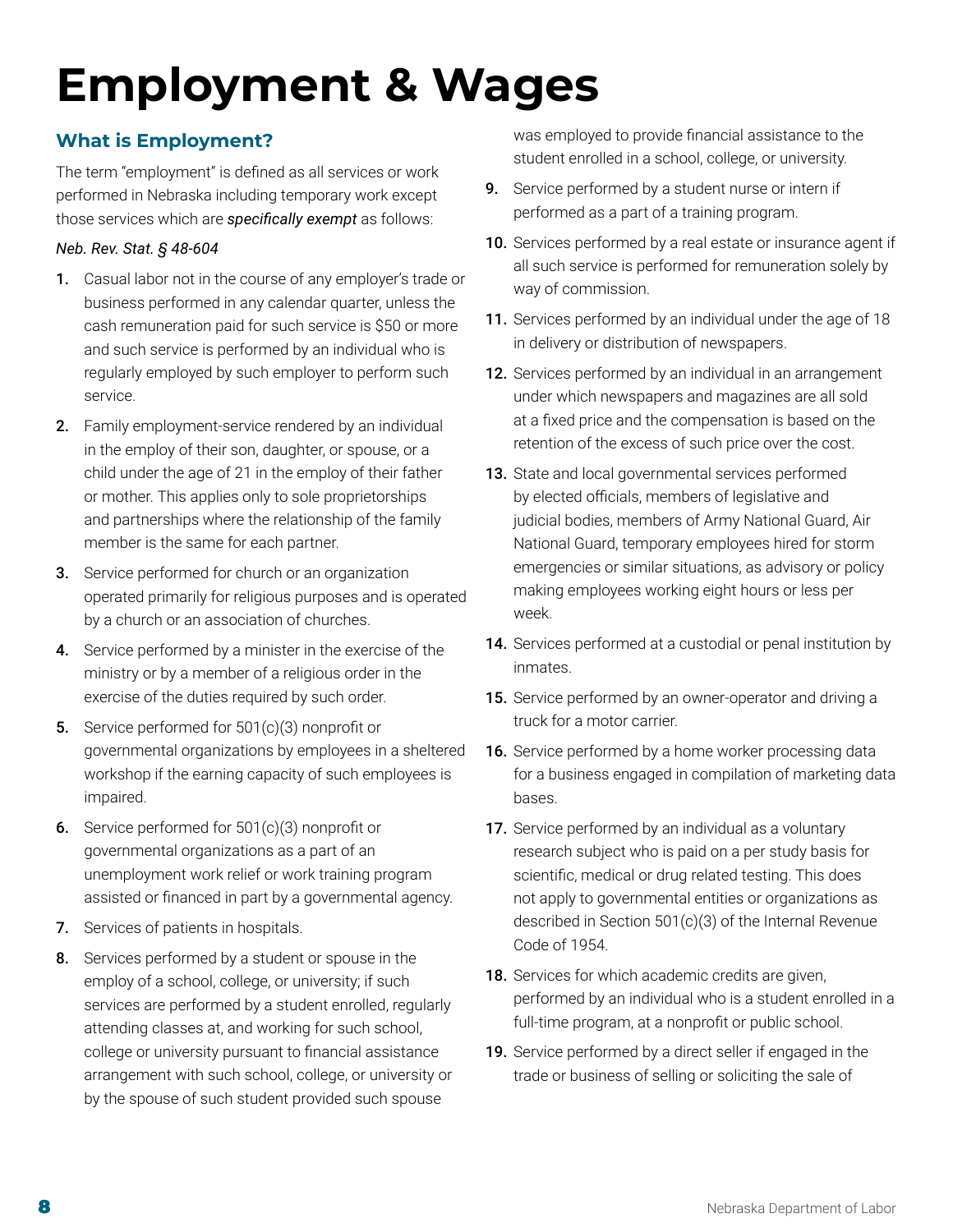<span id="page-8-0"></span>consumer products or services to any buyer on a buysell basis or deposit-commission basis for resale, by the buyer or any other person in the home or other than in a permanent retail establishment; or engaged in the trade or business of selling or soliciting the sale of consumer products or services in the home or other than in a permanent retail establishment.

- 20. Service performed or a participant of AmeriCorp.
- 21. An election official or election worker if the amount of remuneration received by the individual during the calendar year for services as an election official or election worker is less than \$1,000.

# **Independent Contractors**

### Contract Labor

To consider any individual an independent contractor, it must be shown to the satisfaction of the Commissioner of Labor that:

#### *Neb. Rev. Stat. § 48-604 (5)*

- **a.** Such individual has been and will continue to be free from control or direction over the performance of such service, both under contract of service and in fact,
- **b.** Such service is either outside the usual course of the business, or such service is performed outside of all the places of business of the enterprise for which service is performed, and
- c. Such individual is customarily engaged in an independently-established trade, occupation, profession, or business.

All three parts of the above must be met to be considered Contract Labor. The provisions of this subdivision are not intended to be a codification of the common law and shall be considered complete as written.

### **Wages Defined**

The term "wages" means payment for services rendered for an employer who is liable to the Nebraska Employment Security Law. Wages include all payments for services including commissions, bonuses, tips, reasonable value of meals and lodging, or any other form of payment. *Neb. Rev. Stat. § 48-602 (35)*

**•** Tips are reported to the extent they are reportable under

6053(a) of the Internal Revenue Code. Employee reports tips on Form 4070.

- **•** Payments for sickness or disabilities are reportable. This includes payments made by a third party who make an accounting to you.
- **•** Deferred payments under a 401K Plan deducted from the workers wages are reportable.
- **•** Officers of a corporation (including sub-chapter S) who perform services and receive remuneration must be reported.
- **•** Cash value of commodities not intended for personal consumption.

### Wages in lieu of money:

- a. If board, lodging or any other payment in kind considered as payment for services performed by a worker is in addition to or in lieu of (rather than a deduction from) monetary wages, the Commissioner determines or approves the cash value of such payment in kind, and the employer shall use the cash values in computing contributions due under the law. *NAC 220, Chapter 2*
- **b.** Where a cash value for board and lodging furnished a worker is agreed upon in any contract of hire, the amount so agreed upon shall, if more than the rates prescribed herein, be deemed the value of such board and lodging.

#### *NAC 220, Chapter 2*

### Excluded Wages:

- 1. Remuneration paid in excess of taxable wage base to an employee during a calendar year. The taxable wage base is \$9,000. Wages paid by an employer for services performed in another state or wages paid by the predecessor employer may be used in determining wages in excess of the taxable wage base. *Neb. Rev. Stat. § 48-648.02*
- 2. Payments received under a workers' compensation law.
- **3.** Directors' fees if customary and reasonable.
- 4. Deduction from workers' wages for benefits under a cafeteria plan (IRS Section 125).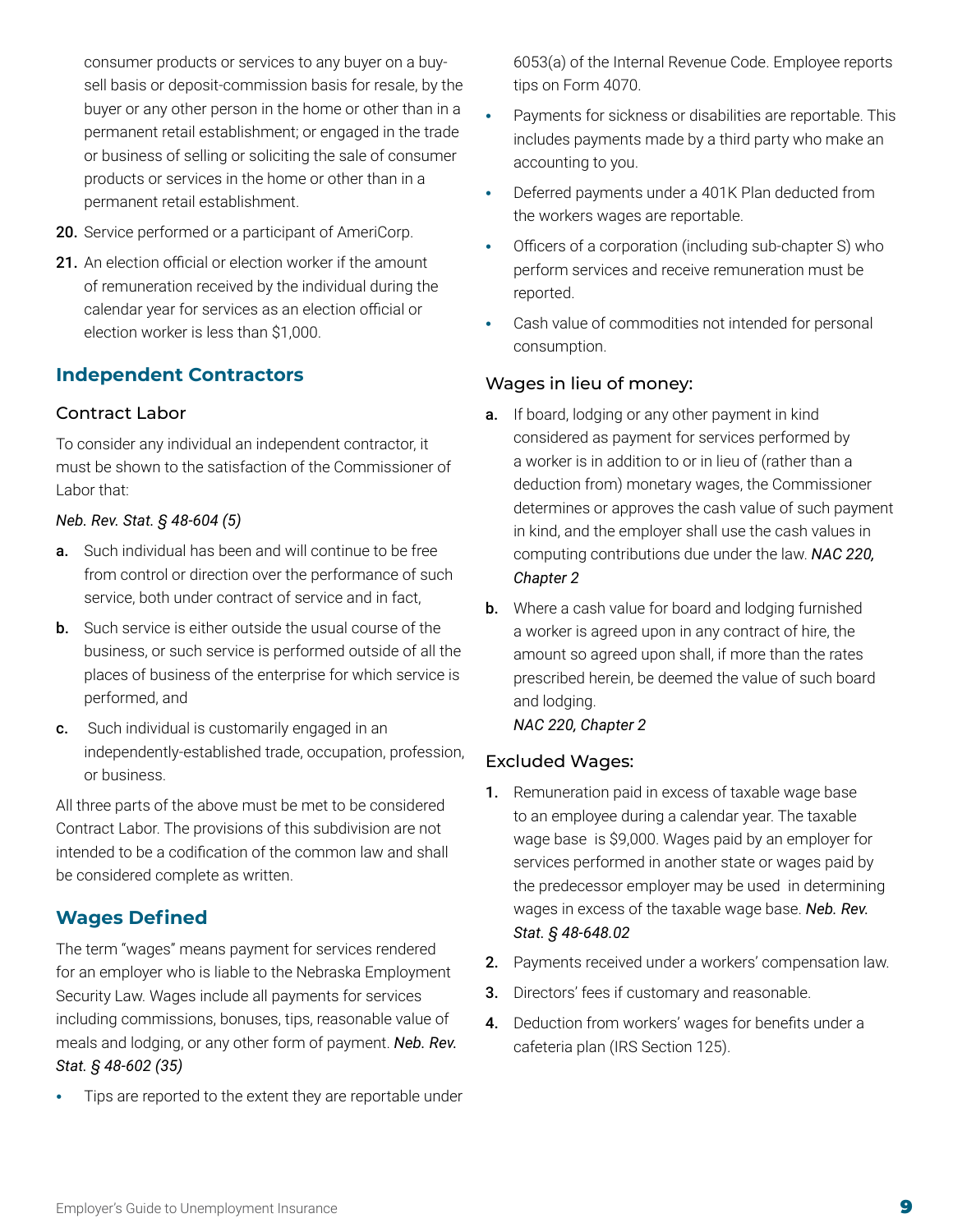# <span id="page-9-0"></span>**Required Records**

Every individual or organization if employing even one person is required to keep records and upon request make reports to the Office of Unemployment Insurance. *Neb. Rev. Stat. § 48-612*. Records with respect to employment performed must be preserved for a period of not less than four calendar years after the calendar year in which the wages were paid or if not paid were due. The employer may maintain records in any manner provided the records will show:

#### For Each Worker

- **•** Name and social security number
- **•** The residence of each employee
- **•** Place or places in which the employee's services were performed
- **•** Date on which the employee was hired, rehired, or returned to work after temporary layoff and date separated from work
- **•** The amount of gross wages paid to the employee and the period for which paid, showing separately
	- 1. Cash wages, including special payments
	- 2. Reasonable cash value or remuneration in any medium other than cash

#### General Payroll

- **•** Beginning and ending dates of each pay period
- **•** Total amount of wages paid and total amount paid in each calendar quarter
- **•** Date in each calendar week on which there was the largest number of such workers *NAC 221, Chapter 1*

Each employer shall make such reports as are prescribed on forms issued and required by the Commissioner of Labor. The instructions accompanying any such report forms shall have the force and effect of regulations issued in accordance with the provisions of the *Nebraska Employment Security Law*. *Neb. Rev. Stat. § 48-648(6)*

#### **Addresses**

Each employer's account has the capability of carrying multiple addresses. For example, an employer desiring to have tax information sent to one address and the request for benefit separation information to another address may do so by contacting the unemployment tax helpline at **402-471-9898**.

Nebraska Department of Labor Attn: Unemployment Insurance Tax Status Unit P.O. Box 94600 Lincoln, NE 68509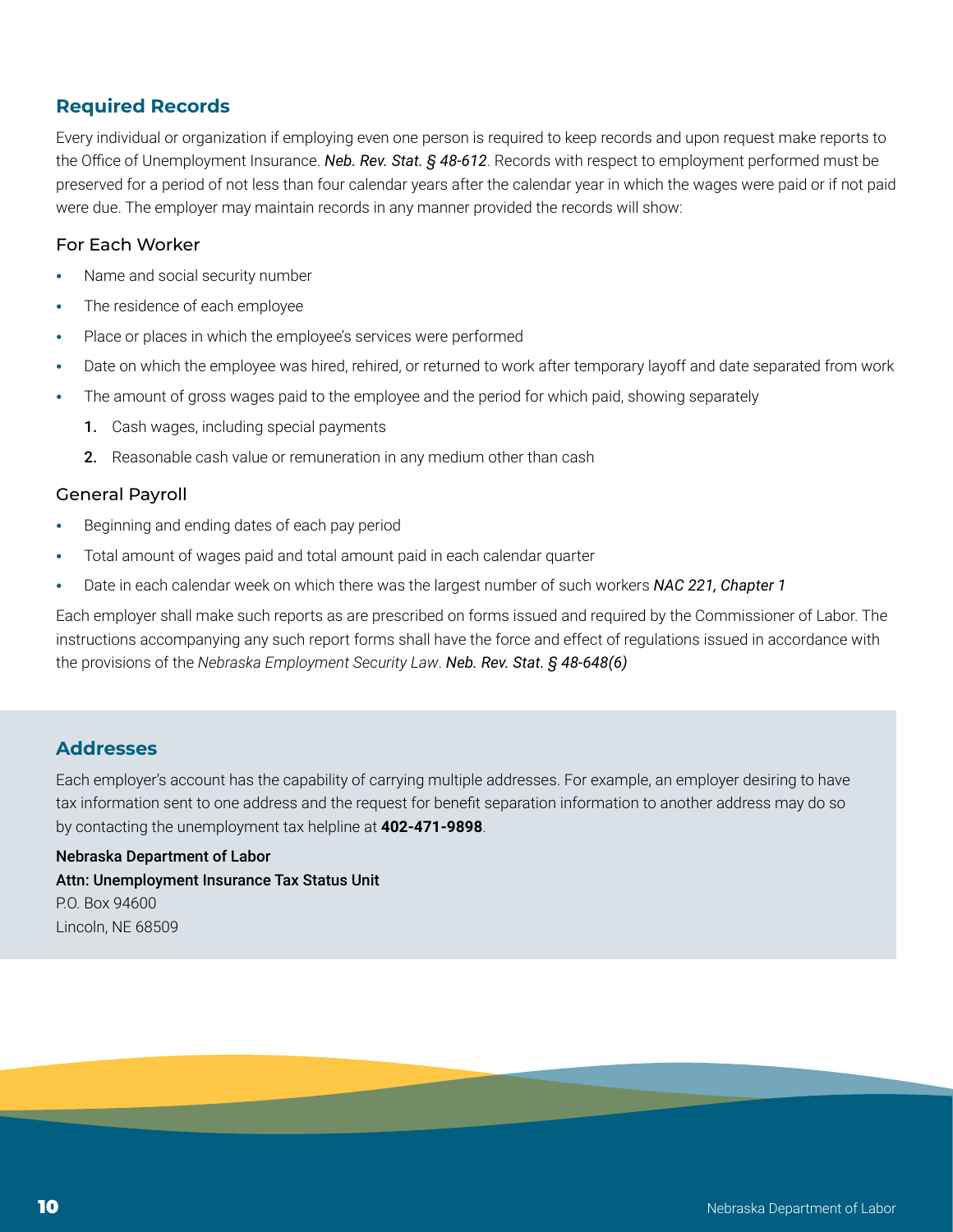# <span id="page-10-0"></span>**Reporting & Paying**  Unemployment Insurance Combined Tax

# **New Employer Rates**

Employers who are not eligible for experience rating are assigned a combined tax rate which will vary each year. For nonconstruction employers the rate will be the lesser of the state's average tax rate or 2.5%. For employers in the construction industry the combined tax rate will be equal to the rate assigned to category 20 in the rate schedule. The rates for all 20 categories as well as the state average tax rate are determined in December each year. Employers must have reported wages in each of the two four-quarter periods ending September 30 to be eligible for experience rating. *Neb. Rev. Stat. § 48-649.02*

### **Taxable Wage Base**

The taxable wage base for employers in UI Tax Categories 1 through 19 is \$9,000. Employers pay tax on the first \$9,000 earned by every worker during the calendar year. Category 20 employers will pay on the first \$24,000 earned by every worker during the calendar year.

# **Computing Combined Tax Due**

Once you have an active account established, your quarterly Combined Tax Report will be mailed to you automatically at the end of each calendar quarter. Each contributory employer, including domestic employers, is required to file a Combined Tax Report form for each calendar quarter with payment of any amount due. All combined tax due is payable by the employer and is not withheld from employee wages.

#### *Neb. Rev. Stat. § 48-648(1)*

The Combined Tax Report you receive will have your combined tax rate preprinted on the form.

When you are determining the amount of combined tax to pay for any given quarter, you must calculate the excess and taxable wages for each employee. Once the employee reaches their maximum wage base for the calendar year, their remaining wages are excess wages for the remainder of the calendar year.

Once gross, excess, and taxable wages are calculated for each employee, the totals are transferred to the quarterly Combined Tax Report (lines 2,3, and 4 of the form). Multiply taxable wages by the tax rate printed on the report and send the Combined Tax Report, Wage Report and payment so they are received by the due dates as shown in the table on page 13.

If a contributory employer fails to file a report, the Commissioner of Labor may assess the combined tax payable on the basis of available information and shall collect combined tax on that basis. *Neb. Rev. Stat. § 48-656*

An employer who has elected to make payments in lieu of combined tax is required to file an Employers Combined Tax Report (UI-11T) for each calendar quarter. The monthly employment data reported should be a count of all full-time and part-time workers who worked during or received pay (subject to Unemployment Insurance taxes) for the payroll period which includes the 12th of the month.

Employers with a payroll exceeding \$100,000 in either of the two previous years are expected to file reports and pay electronically. *Neb. Rev. Stat. § 48-648(2)*

### **Electronic Reporting and Payment — NEworks**

NEworks allows employers to file and pay their quarterly unemployment insurance tax and wage reports online. Once the employer completes an initial wage report with the employees' names and social security numbers, this information will be retained and will not need to be reentered in following quarters. A file transfer protocol (FTP) option is available and is convenient for larger employers. Specifications for formatting an FTP file are found online at **[dol.nebraska.gov/UITax](http://dol.nebraska.gov/UITax)**.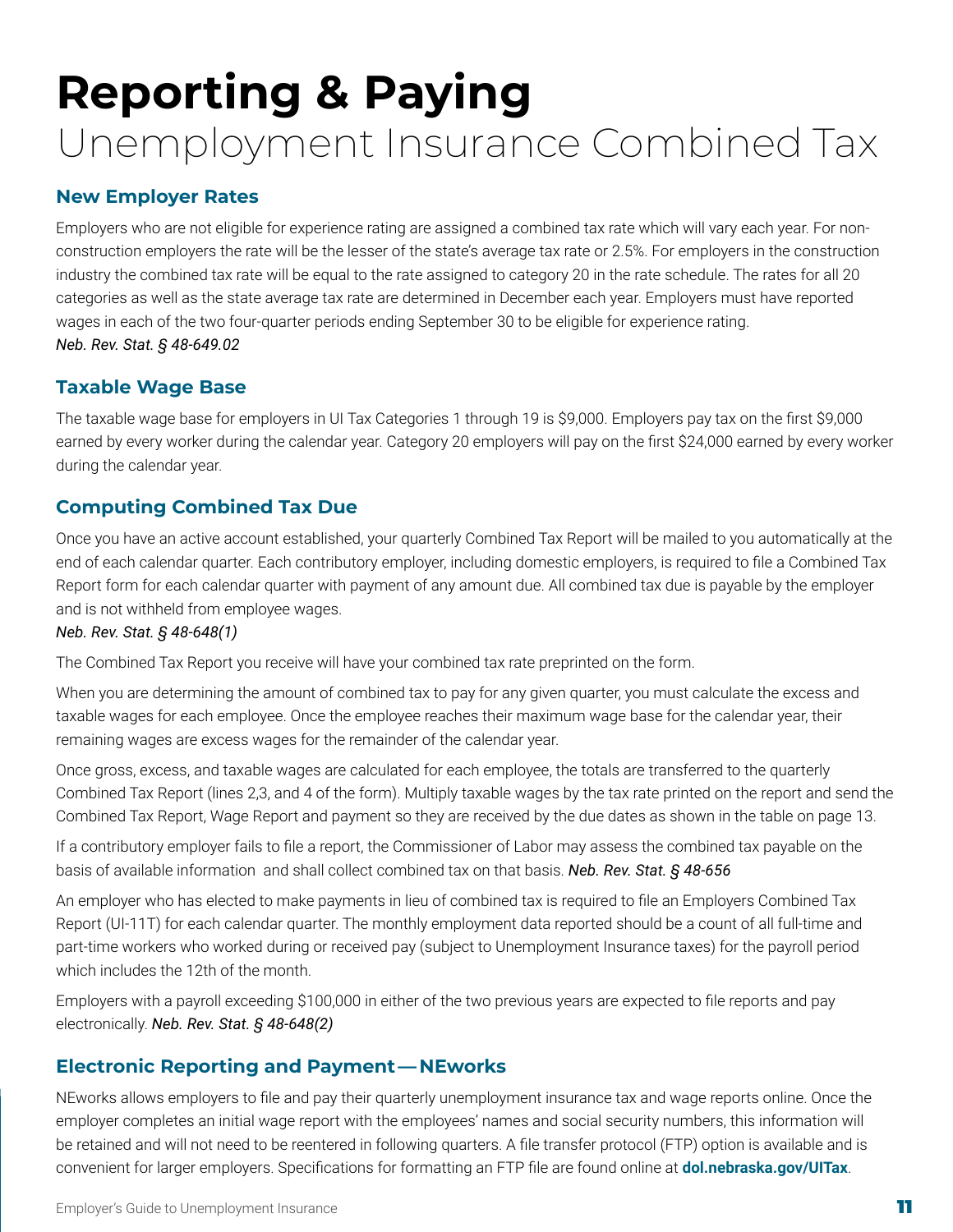<span id="page-11-0"></span>To access NEworks, go to **[NEworks.nebraska.gov](http://dol.nebraska.gov/UIConnect)**. File reports using your account number and password.

Once the wage information is entered, NEworks will make all mathematical computations including excess wages for each employee and total tax due. At the conclusion of filing, the employer may choose to pay electronically through EFT (electronic funds transfer) or print a voucher and mail a check to the address on the voucher. NEworks offers additional features including: applying for a tax account number, amending reports, paying delinquencies or updating the name and address for your account.

# **Quarterly Wage Reports**

Wage reports are required from all types of employing entities including the private sector, nonprofit and governmental entities. Nonprofit organizations and governmental entities are required to file wage reports regardless of whether they finance their unemployment costs through the contributory method or through the reimbursement method. *Neb. Rev. Stat. § 48-648(6)*

### Wage Reporting Example

Individual paid \$2,000 per month with a taxable wage base of \$9,000.

|               | <b>First</b><br><b>Quarter</b> | Second<br>Quarter | <b>Third</b><br>Quarter | <b>Fourth</b><br><b>Quarter</b> | <b>Year Total</b> |
|---------------|--------------------------------|-------------------|-------------------------|---------------------------------|-------------------|
| Gross Wages   | \$6,000                        | \$6,000           | \$6,000                 | \$6,000                         | \$24,000          |
| Excess Wages  | \$O                            | \$3,000           | \$6,000                 | \$6,000                         | \$15,000          |
| Taxable Wages | \$6,000                        | \$3,000           | SO.                     | SO.                             | \$9,000           |

### Reporting Deadlines

|           | <b>Months</b>    | Due Date       |
|-----------|------------------|----------------|
| Quarter 1 | Jan., Feb., Mar. | Apr. 30        |
| Quarter 2 | Apr., May, Jun.  | <b>Jul. 31</b> |
| Quarter 3 | Jul., Aug., Sep. | Oct. 31        |
| Quarter 4 | Oct., Nov., Dec. | Jan. 31        |

The wage report includes three required items and two optional items:

- 1. Social Security Number
- 2. Last name followed by first and middle initials
- **3.** Total gross wages paid during the quarter
- 4. Hours paid in quarter (optional)
- 5. Primary job title (optional)

Employers using computer printouts or supplemental sheets for wage reports should format their document to replicate the Wage Report form. The employer's account number, filing year, filing quarter, and page number should be included in the heading of the document.

Employers with a payroll exceeding \$100,000 in either of the two previous years are expected to file reports and pay electronically.

*Neb. Rev. Stat. § 48-648(6)*

# **Interest on Delinquent Combined Tax**

Combined tax is due on the first day and delinquent after the last day of the month following the end of the calendar quarter to which it applies. Interest will be charged on delinquent combined tax at the rate of 1.5 percent a month from the delinquent date to the date paid.

Payments in lieu of combined tax to be made by reimbursable employers are due when billed and are delinquent 30 days from the date the request is made for reimbursement. Interest will be charged at the rate of 1.5 percent a month from the date payments are delinquent until paid.

#### *Neb. Rev. Stat. § 48-655*

A delinquent statement is mailed to employers on the 15th of the month if there are any delinquent reports, taxes, interest or penalties.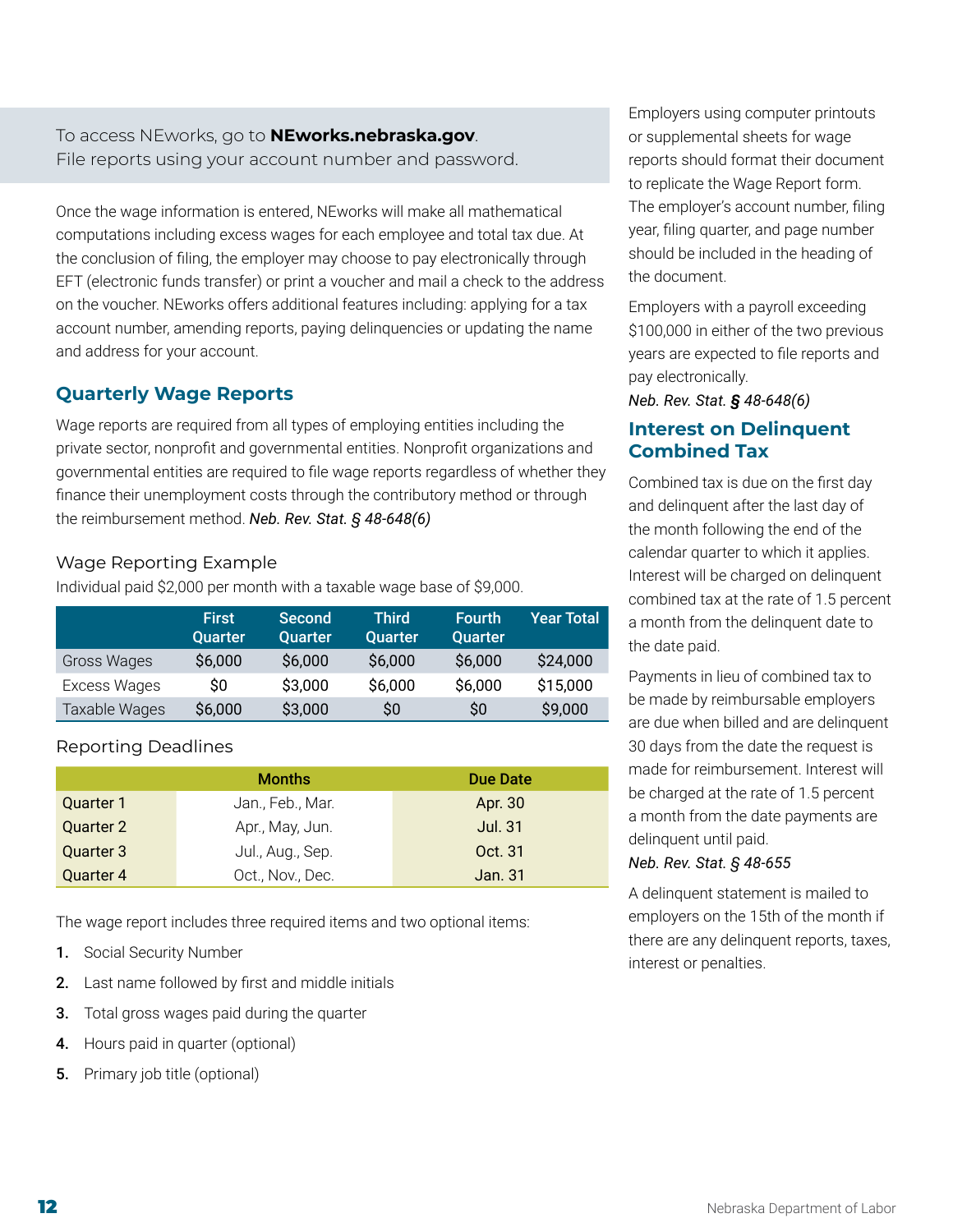<span id="page-12-0"></span>**NOTE:** Any employer who has not submitted all quarterly tax reports when rates are calculated in late November will be assigned the highest tax rate for the following year. The tax rate will be adjusted if the missing report(s) is received by December 31. Be sure to submit all reports timely – even if you are not able to pay the tax due.

### **Penalty on Delinquent Combined Tax and Wage Reports**

Employers will be penalized when they, or their agents, fail to file a required quarterly combined tax report and wage report by the tenth day of the second month following the quarter. The penalty assessed will be equal to 0.1% of the total gross wages paid during the quarter, but not less than \$25 nor more than \$200. *Neb. Rev. Stat. § 48-656* (3)

### **Claims for Adjustment or Refund**

If combined tax, penalty or interest is overpaid by an employer, proper adjustments with respect thereto are made in connection with subsequent combined tax by credit memorandum. If such overpayments cannot be applied within a reasonable

time, the overpayments are refunded. Claims for refund should be made on the Application for Contribution Refund and must be made within four years of such overpayment.

*Neb. Rev. Stat. § 48-660*

### **State Unemployment Insurance Tax (SUIT)**

SUIT can be triggered on or off on an annual basis. The SUIT rate can be set anywhere between 0% and 20% of combined tax due as determined by the Commissioner of Labor each year. *Neb. Rev. Stat. § 48-649.01(3)*. The SUIT portion is collected and deposited into a special reserve fund—the State Unemployment Insurance Trust Fund. This fund is to be used as a reserve to pay unemployment benefits only and will be used if needed by the Unemployment Trust Fund. The interest earned on the State Unemployment Insurance Trust Fund is used to fund worker training programs.

When SUIT rate is zero, all combined tax paid will be considered contributions and credited to an employer's reserve balance. Employers receive credit in their reserve balance for the contribution portion of combined tax but not for the SUIT portion. *Neb. Rev. Stat. § 48-652 (2)*

### **Contractor Certification as to Combined Tax Status**

Any contractor who has completed a public contract is furnished, upon request and without cost, a statement as to his or her standing with respect to combined tax, penalty, or interest due the Unemployment Compensation Fund. A Nebraska Certification as to Contribution Status, will be issued if the contractor has paid all combined tax, penalty and interest due. Under the Employment Security Law, public agencies are required to withhold final settlement with contractors until such a certification is furnished. *Neb. Rev. Stat. § 48-657 (4)*

### **Annual Federal Unemployment Tax Returns**

If an employer meets the criteria to pay combined tax, they generally are required to file a Form 940 with the IRS. This is the annual FUTA (Federal Unemployment Tax Act) return filed January 31 of each year. Domestic employers file a Schedule H with their annual 1040 to show domestic workers. Employers who pay their Combined Tax timely and in full

will receive maximum credit against the Federal Unemployment Tax liability. Reimbursable employers are not required to file a Federal Unemployment Tax Return.

**NOTE:** The FUTA taxable wage base is \$7,000, and Nebraska's taxable wage base is \$9,000 for categories 1-19 and \$24,000 for category 20 employers.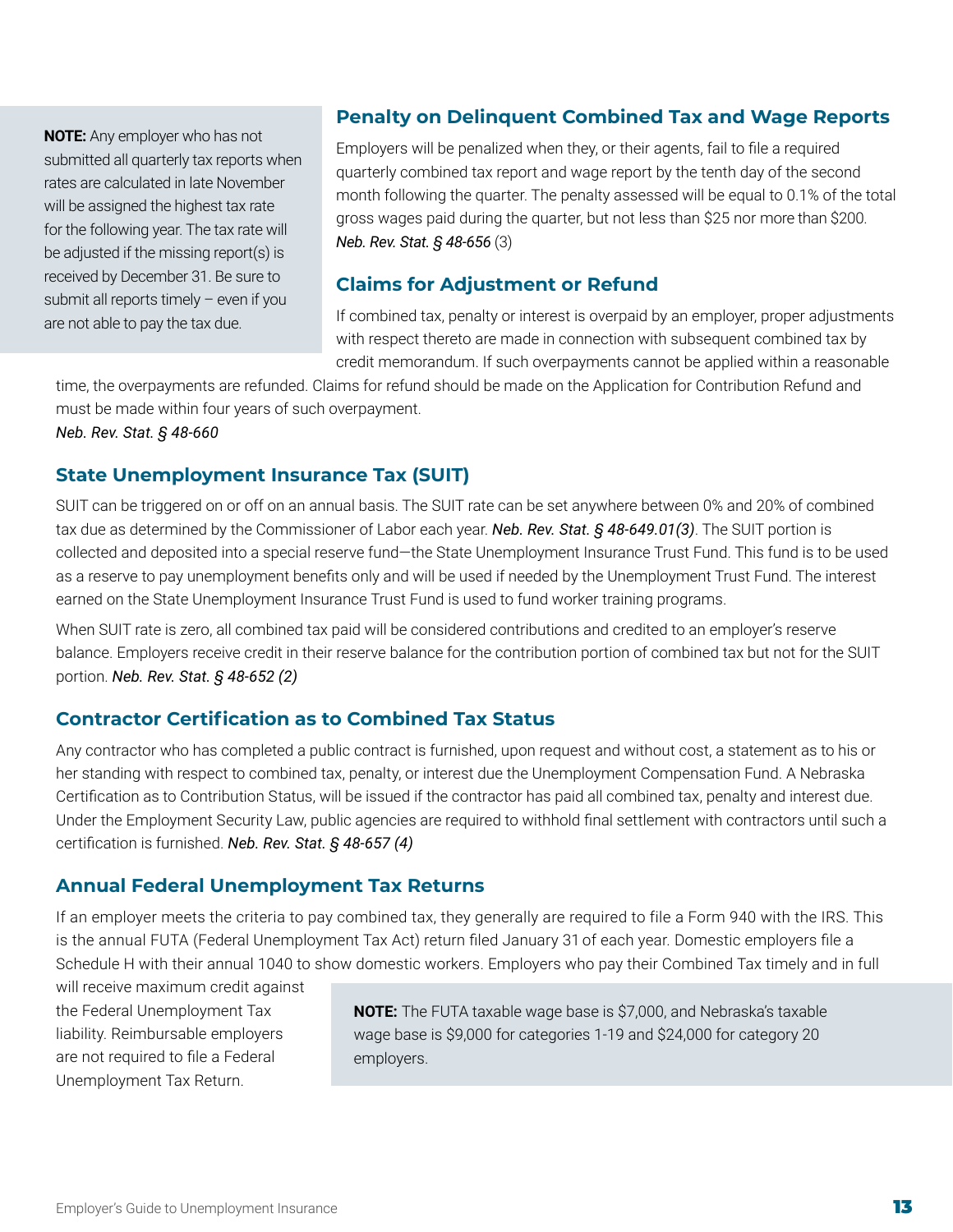# <span id="page-13-0"></span>**Experience Rating**

# **Introduction**

Each legal entity must have a separate experience rate account. *Neb. Rev. Stat. § 48-652(1)(a)*. Experience rates are calculated annually based on the account's experience with regard to their reserve balance and average taxable wage. An appeal on this rate determination may be made within 30 days of the date of the Combined Tax Rate Notice in accordance with *Section 48-650* of the *Nebraska Employment Security Law*.

# **New Employer Rate**

Employers who are not eligible for experience rating are assigned a combined tax rate which will vary each year. For non-construction employers the rate will be the lesser of the state's average tax rate or 2.5%. For employers in the construction industry the combined tax rate will be equal to the rate assigned to category 20 in the rate schedule. The rates for all 20 categories as well as the state average tax rate are determined in December each year. Employers must have reported wages in each of the two preceding four-quarter periods ending September 30 to be eligible for experience rating.

# **Experienced Employer Rates**

In order to be eligible for a lower rate, an employer's account must meet two statutory standards. These standards provide that:

- 1. Benefits could have been payable from and chargeable to the account throughout the preceding one calendar year and
- 2. Wages for employment have been paid by the employer in each of the two preceding four-calendarquarter periods.

Employers who meet these two requirements are eligible for reduced combined tax rates according to the schedule in use. *Neb. Rev. Stat. § 48-649.03*

# **The Rate Setting Process**

Unemployment insurance tax rates are based on each employer's individually calculated reserve ratio. The process of setting rates is driven by mathematical calculations. For new employers, statute requires a minimum established tax rate based upon the type of industry. Rates for the following year are calculated and mailed during December each year.

The rate setting process consists of three parts. First, the target revenue for the next year is determined. This amounts to benefits paid adjusted by a factor which increases or decreases this amount based upon the health of the trust fund. Second, a state average tax rate is calculated and each of the 20 rate categories is assigned a rate as a defined percentage of the state average tax rate. Third, employers are arrayed into the 20 categories by individual reserve ratios, with each of the 20 categories limited to five percent of the state's total taxable wages.

## **Voluntary Contributions and Combined Tax Rate Notices**

Complete experience rating information is sent to all subject employers in December of each year. This information includes the computed combined tax rate for each employer for the ensuing year. In addition, information is furnished indicating the amount of voluntary contribution that will be required to attain the next lower rate. If the next lower rate is desired, the appropriate voluntary contribution must be made on or before January 10 for the voluntary to be applied to the current calendar year. Employers are limited to voluntary payments to reduce tax rate by one category. *Neb. Rev. Stat. § 48-649.03(6)*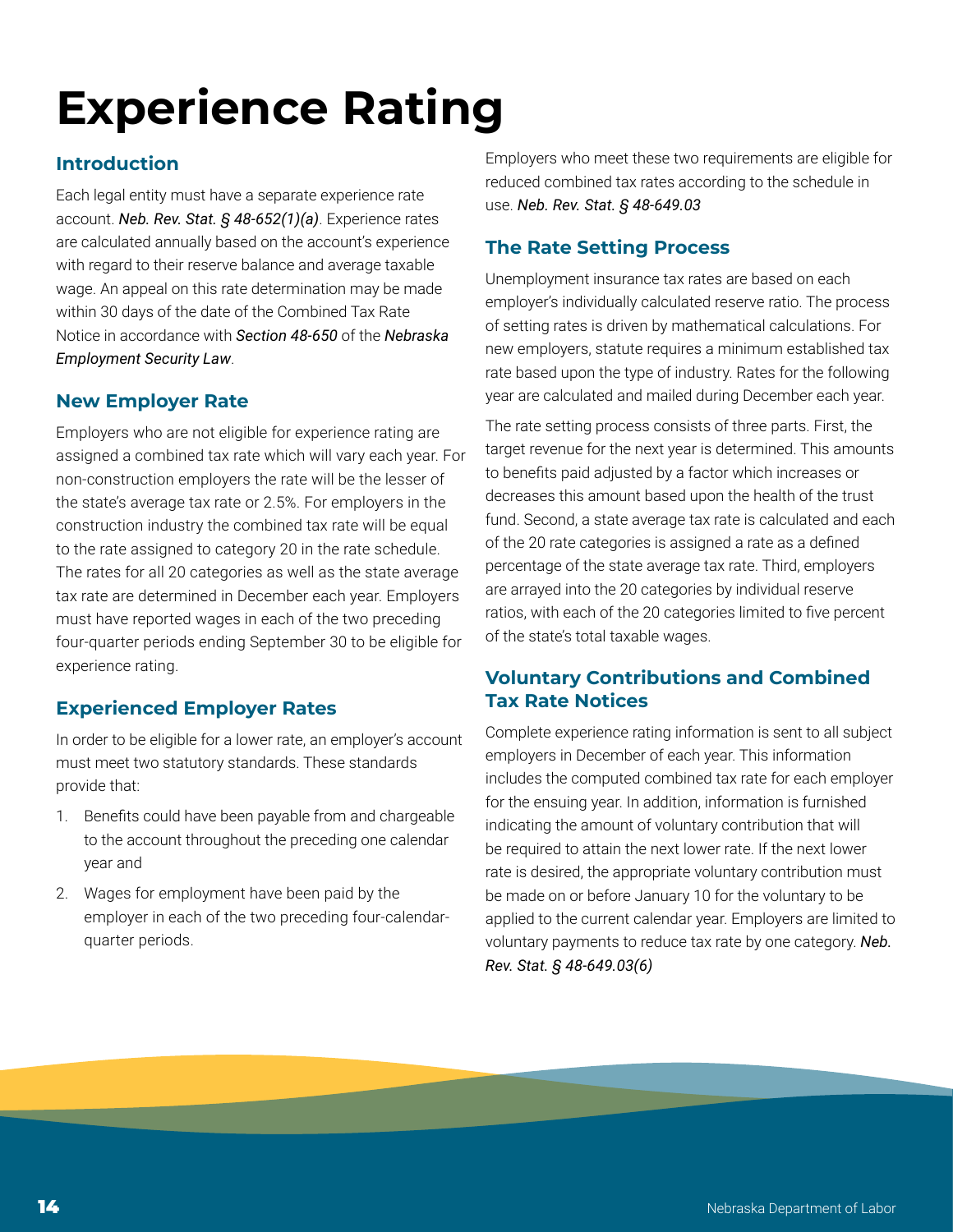# <span id="page-14-0"></span>**Transfer of Experience**

### **What is a Transfer?**

A transfer of a previous owner's (predecessor's) experience account puts the new owner (successor) into a position of receiving a "hand off" of the existing business's experience account.

A transfer of a predecessor's experience account can have advantages and disadvantages for the successor. The advantages include an existing reserve balance in the account that can qualify the employer for a reduced tax rate immediately. The primary disadvantage is that the successor employer becomes liable for any benefit charges for current and former employees of the business – even those who may have separated before the business was acquired. Recent or future claims for such charges can affect the successor's combined tax rate for years. For this reason a successor must carefully consider the potential liability for current or future claims before making the application to acquire the experience account of a predecessor. *Neb. Rev. Stat. § 48-654*

A transfer of experience account can be either a full transfer if the entire business was acquired or it can be a mandatory partial transfer if the successor acquired an identifiable and segregable portion of the predecessor's business and substantial common ownership exists between the predecessor and successor. *Neb. Rev. Stat. § 48-654.01(2)*

### **How to Apply for a Transfer**

To apply for or reject a transfer the successor completes an application for an unemployment insurance account number within 120 days of the date of transfer. Generally,

a successor unrelated in a business sense to the predecessor has the option of electing to accept or reject the transfer of the predecessor's experience account. The predecessor completes an Employer's Report on Change of Ownership form.

An employer who acquires the organization, trade or business or substantially all the assets of another contributory employer subject to the Law shall notify the agency by registered or certified mail not later than five days prior to the date of acquisition. Unless such notice is given, the successor employer may be liable for the unpaid combined tax, penalty and interest of the predecessor. *Neb. Rev. Stat. § 48-658*

If an employer transfers its trade or business or a portion to another employer and there is substantial common ownership, management or control of the two, then the transfer of experience account is mandatory. A transfer of a business takes place when some or all of an employer's workforce moves to a new employer continuing the trade or business with the new employer and the transferring employer no longer performs the trade or business with respect to the workers moved. *Neb. Rev. Stat. § 48-654.01 (2) (a)*

### **Controlling Abusive Transfer Practices**

An unemployment insurance experience account will not be transferred if a business is acquired solely or primarily for the purpose of obtaining a lower combined tax rate. *Neb. Rev. Stat. § 48-654.01 (2) (b)*

The Employment Security Law includes civil and criminal sanctions for violating, attempting to violate or advising violation of appropriate experience rating practices.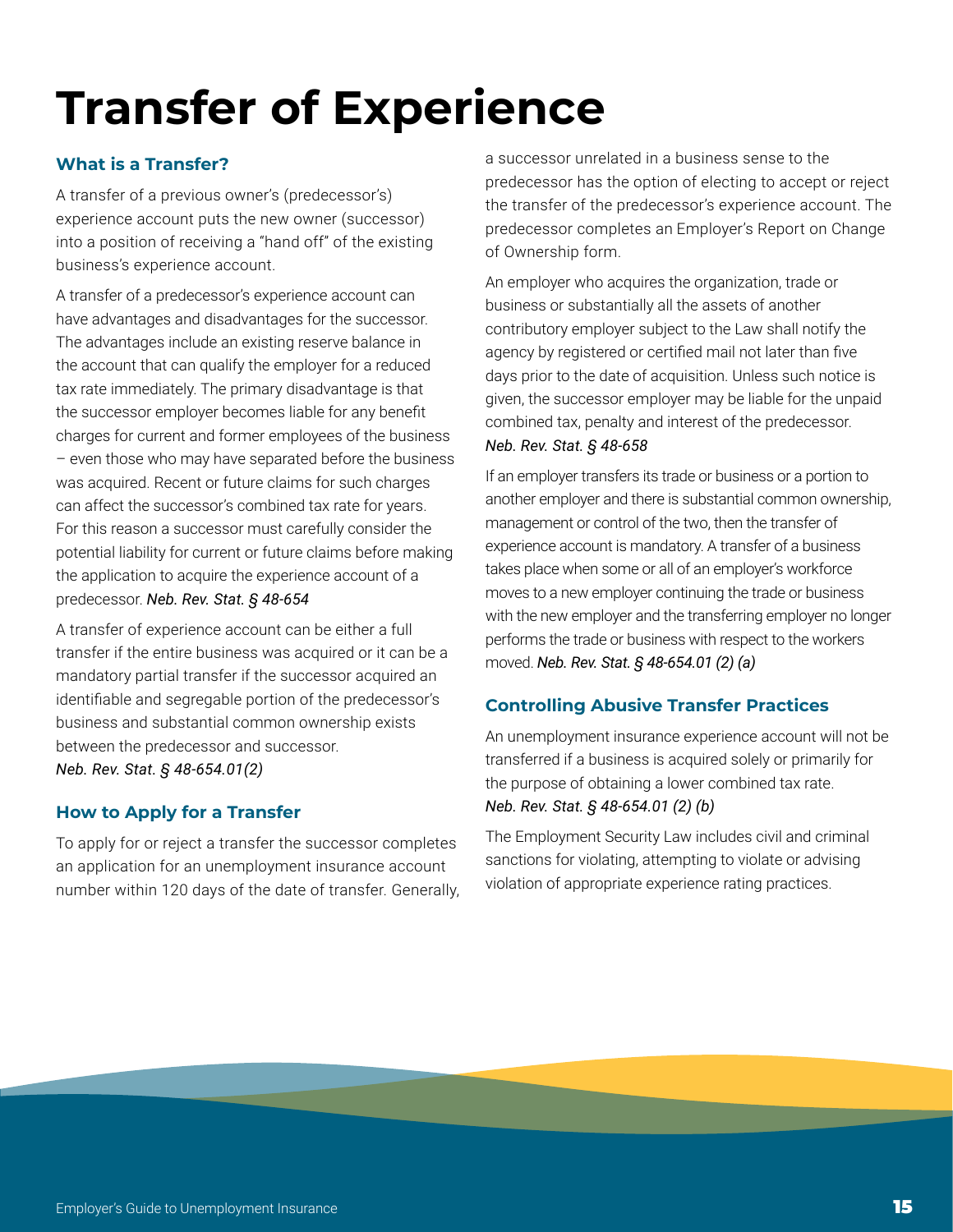# <span id="page-15-0"></span>**Multiple Entities in a Single Business**

When an employer has one Federal Identification Number, but operates two or more entities with separate liability requirements, the agency will establish a master tax account number. Each one of these separate entities (reporting units) will have a subsidiary tax account number established under the master tax account number. This process allows for maintaining accurate labor statistics. For experience rating purposes, the master account and all of the reporting units will be considered as one account. A reporting unit may also be assigned to an employing entity based on the employer requesting separate reports.

# **Multi-State Employment**

### **Localized Workers**

Individuals who perform all of their service for an employer within Nebraska must be reported to Nebraska, regardless of the state in which the worker resides. *Neb. Rev. Stat. § 48-604*

Individuals localized in Nebraska who occasionally perform temporary work outside of Nebraska that is incidental to their regular work should be reported to Nebraska.

### **Multi-state Workers**

Individuals who customarily perform services for the same employer in Nebraska and one or more other states and are not "localized" (see above) are referred to as multi-state workers. These workers would be reported to Nebraska :

- 1. If the employee's base of operations is located in Nebraska.
- 2. If there is no base of operations and the place from which the service is directed or controlled is in Nebraska.
- 3. If the state of coverage cannot be determined by either of the first two tests and the worker performed some service and lived in Nebraska. *Neb. Rev. Stat. § 48-604 (2)*

### **Foreign Services**

Services performed outside the United States or Canada by a citizen of the United States for an American employer would be covered under the Nebraska Employment Security Law if:

- 1. The employer's principle place of business in the United States is located in Nebraska; or
- 2. The employer has no place of business in the United States, but:
	- a. The employer is an individual who is a resident of Nebraska; or
	- b. The employer is a corporation which is organized under the laws of Nebraska; or
	- c. The employer is a partnership or trust and the number of partners or trustees who are residents of Nebraska is greater than the number of partners who are residents of any other state; or
	- d. None of the above criteria are met but the employer has elected coverage of the foreign worker. *Neb. Rev. Stat. § 48-604 (3)*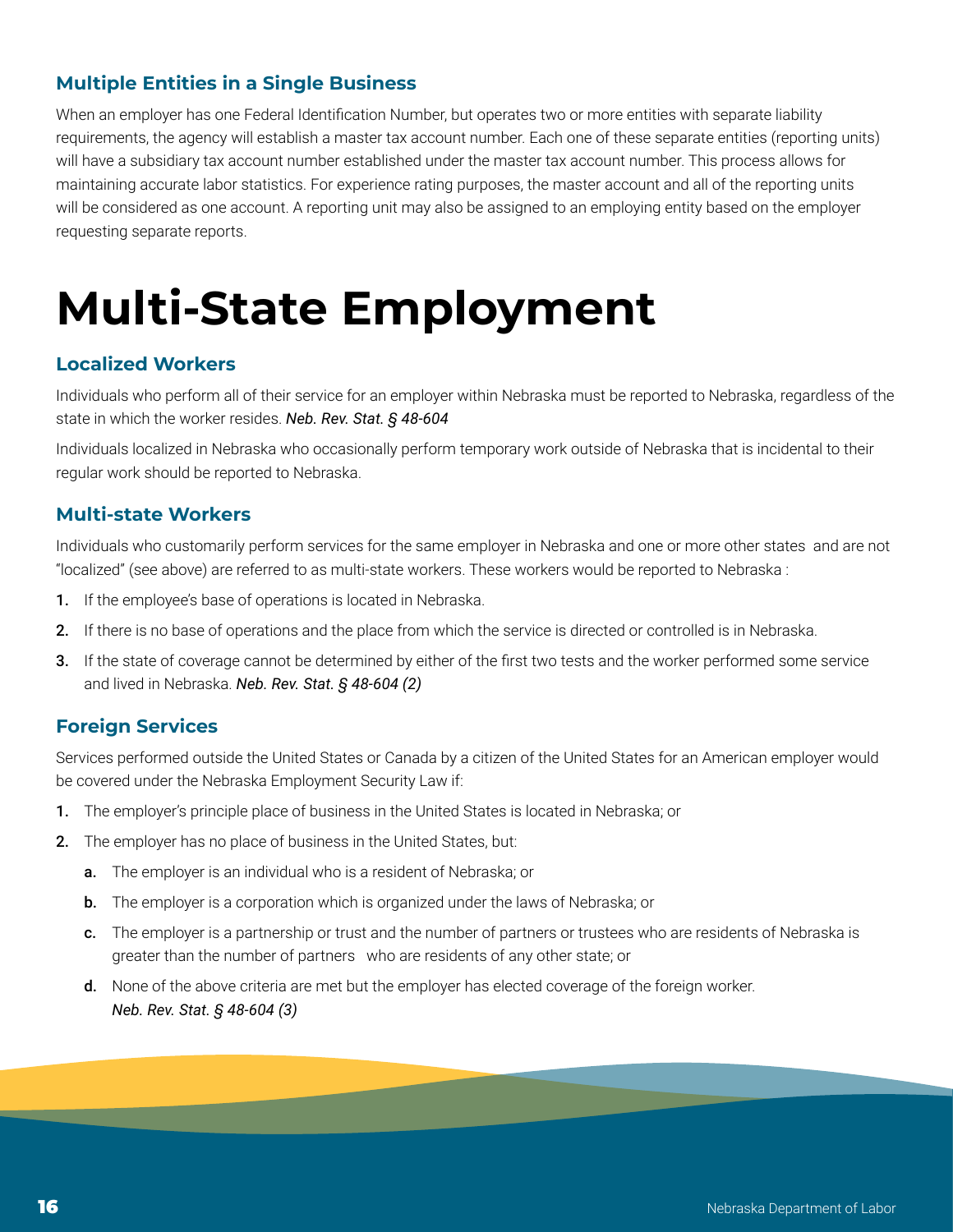# <span id="page-16-0"></span>**Benefit Claims Process**

# **Initial Claim For Benefits**

When an individual first applies for unemployment insurance benefits at **[NEworks.nebraska.gov](http://NEworks.nebraska.gov)**, this is considered an initial claim. Filing an initial claim establishes both the benefit year and the base period for the claim.

# **Benefit Year**

The benefit year is the period during which the worker may be eligible to receive benefits payments. The benefit year begins the Sunday before the claim is filed, and runs for 52 calendar weeks. There is a maximum of 26 weeks of benefits within a benefit year. There may be less than 26 weeks payable if a disqualification reduces the total unemployment benefit amount. If benefits are exhausted, a new initial claim may not be filed until the benefit year is over. *Neb. Rev. Stat. § 48-602(4)*

# **Employment Involved in a Claim**

Any employer for whom a claimant has worked since the beginning of the base period may be involved in a claim. Additionally, any period of employment the worker has during the benefit year may result in that employer becoming involved and may affect future charges. *Neb. Rev. Stat. § 48-626*

### **Claim Renewal and Additional Employment**

A claim renewal occurs when a worker reopens an established benefit claim during a current benefit year. This follows an interruption in the claim due to a period of employment or other reasons for ineligibility. *NAC 221, Chapter 3*

# **Requests for Separation Information**

Each employer involved in an unemployment claim is sent a request for separation information after the claim is filed. **Responding to the request is the only opportunity to provide** 

### **information about the worker's employment and separation which could affect chargeability to the employer's account.** *NAC 221, Chapter 3*

Each request lists the last four digits of the Social Security number of the worker who filed the claim, along with other information related to the claim. Employers are required to provide information within 10 days in order to receive potential relief from charges to their experience account in the case of a quit or discharge and maintain appeal rights.

An employer may elect different ways to respond to the Request to separation information: through SIDES (State Information Data Exchange System), **[NEworks.nebraska.gov](http://NEworks.nebraska.gov )**  E-Response, or by mail.

# **SIDES**

SIDES E-Response is an online system that speeds up the processing of separation information and allows employers to respond by clicking a link their email and uploading supporting documents. This paperless option reduces postage costs and allows for timelier responses.

An employer may receive more than one request for a particular worker if that person returns to work and is separated again. Information on more than one separation may need to be reported in a single response. For example, if the worker was laid off, was rehired, and then later quit or was discharged, both separations would need to be reported. Employers are unable to respond to any requests to the Request to Separation information sent though SIDES after 30 days.

### **NEworks E-Response**

An employer may respond electronically to the Request to the Separation information even if elected to receive those by the Department via mail.

If separation information is not returned on time, appeal rights will be denied on any adjudicated issue including the employer charging.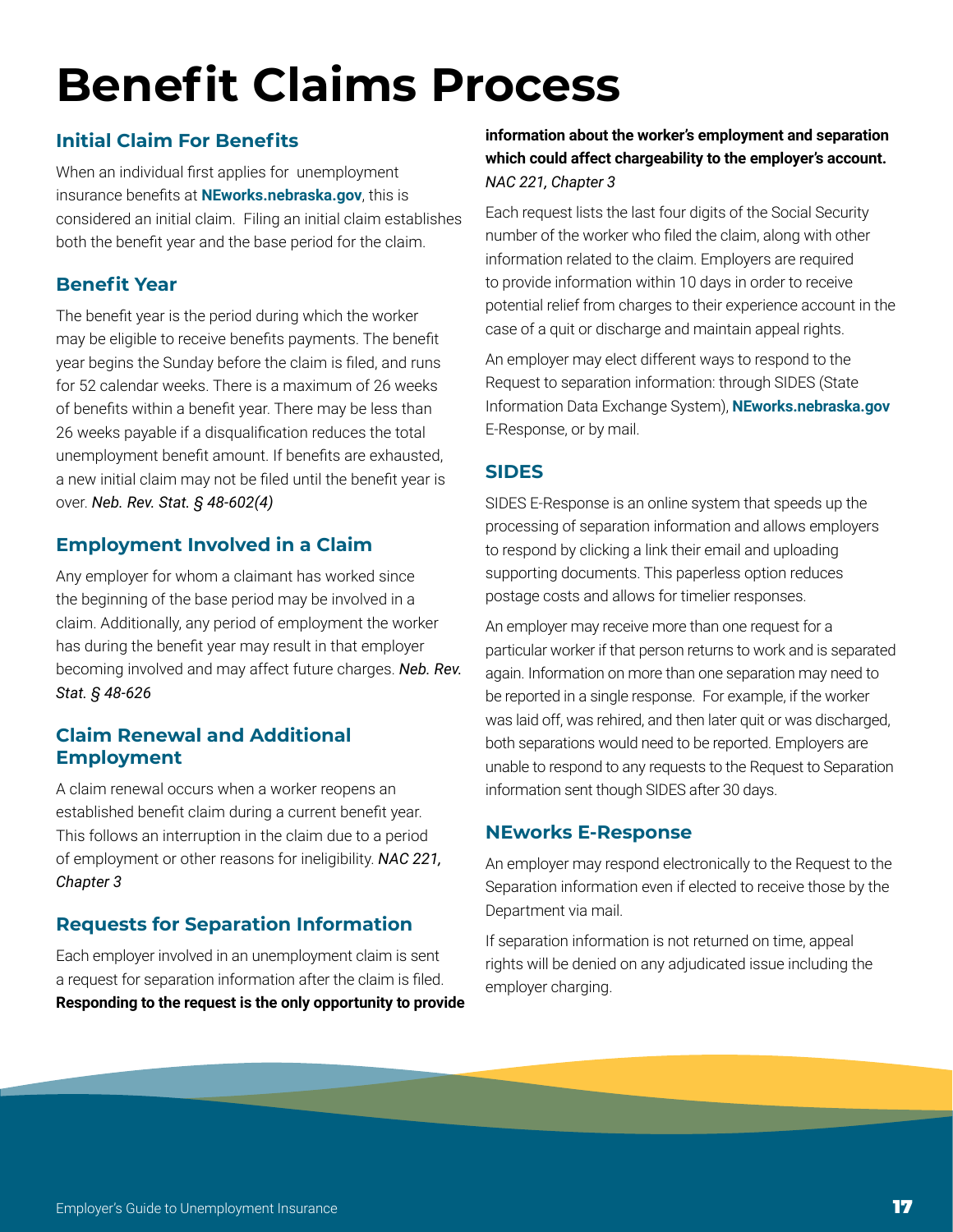# <span id="page-17-0"></span>**Short-Time Compensation**

Short-Time Compensation (STC) assists business retain their workforce during a temporary slowdown in work. The STC program allows employers to voluntarily reduce the hours of staff in lieu of layoffs. Employees of the business are allowed to receive a partial unemployment benefits to help them offset the loss of income. STC plans preserves employees' jobs and the employer's skilled work-force during disruptions to regular business activity by reducing hours of work for an entire group of affected employees rather than laying off some of the employees while others continue to work-fulltime. STC provides a portion of weekly unemployment compensation payment to affected employees whose work weeks have been reduced. STC cushions the adverse effect of the reduction in business activity on workers and ensures that these workers will be available to resume prior employment levels once the business demand increases.

You can reduce employee work hours to reflect decrease in business demand, retain your skilled workers, and avoid the expense of recruiting, hiring and training new employees when the business demand increases. You determine your current production demands and your employees share the work as part of your STC plan. Employees avoid the hardships of full unemployment and continue to earn a portion of their regular wages while receiving some unemployment benefits to replace a portion of their lost wages. For more information:

#### **[dol.nebraska.gov/STC](http://dol.nebraska.gov/STC)**

Email: [NDOL.STCLegal@nebraska.gov](mailto:NDOL.STCLegal%40nebraska.gov?subject=)

*Neb. Rev. Stat. § 48-607; 48-672 through 48-683.*

### **Partial Employer Layoffs**

The partial mass layoff is used by employers to file initial claims on behalf of their temporary laid off employees in NEworks. In order to use the partial option, the employee must be laid off 16 weeks or less. The claimant will be required to certify on a weekly basis after the claim is submitted by the employer. Certification instructions will be sent via the provided address to the claimant.

### **Employer Attachment**

In order to be considered attached to a regular job or

industry, an individual must be on a short-term temporary layoff. A short-term temporary layoff is defined as a layoff period of 112 days (16 weeks) or less with an approximate return-to-work date verified by the employer. The 16 weeks are counted from the day the layoff begins until the employer-specified return-to-work date. If the confirmation is not returned by the employer, the claimant will be required to perform reemployment activities.

If an individual in attached status is recalled to work by the employer to which he or she is attached, and actually performs work for that employer for at least 80 paid hours at his or her regular rate of pay, any subsequent layoff from that employer during the originally established benefit year restarts the calculation of the temporary layoff period to which the waiver of the work search requirement applies.

### **Request for Extension to Workers Attachment**

Due to the abnormal circumstances, employers may submit the Request for Extension to Worker Attachment if the worker does not go back to work within 16 weeks. The request needs to be submitted two weeks prior to the original date of the initial recall date. The request form is an online form located at **[dol.nebraska.gov/StatutesAnd](http://dol.nebraska.gov/StatutesAnd Regulations/SubmitWorkerAttachment)  [Regulations/SubmitWorkerAttachment](http://dol.nebraska.gov/StatutesAnd Regulations/SubmitWorkerAttachment)**[.](http://dol.nebraska.gov/StatutesAndRegulations/SubmitWorkerAttachment )

### **Request for Wage Information**

If the benefit claim becomes an alternate base period claim, a request will be sent to the employer for the purposes of gathering base period wages. A form is mailed only if the employer has not yet reported wages of the worker.

Responding to this request does not replace quarterly tax reporting. If the employer fails to respond by the due date, an affidavit statement of wages, pursuant to *Neb. Rev. Stat. § 48-626(5)* will be sent to the claimant. Wages provided by the claimant, and used to establish eligibility, will be final as to amount. Any employer charges assessed will be based upon wage information provided by the claimant. It is, therefore, in the employer's best interest to respond with the requested information by the due date listed in the request.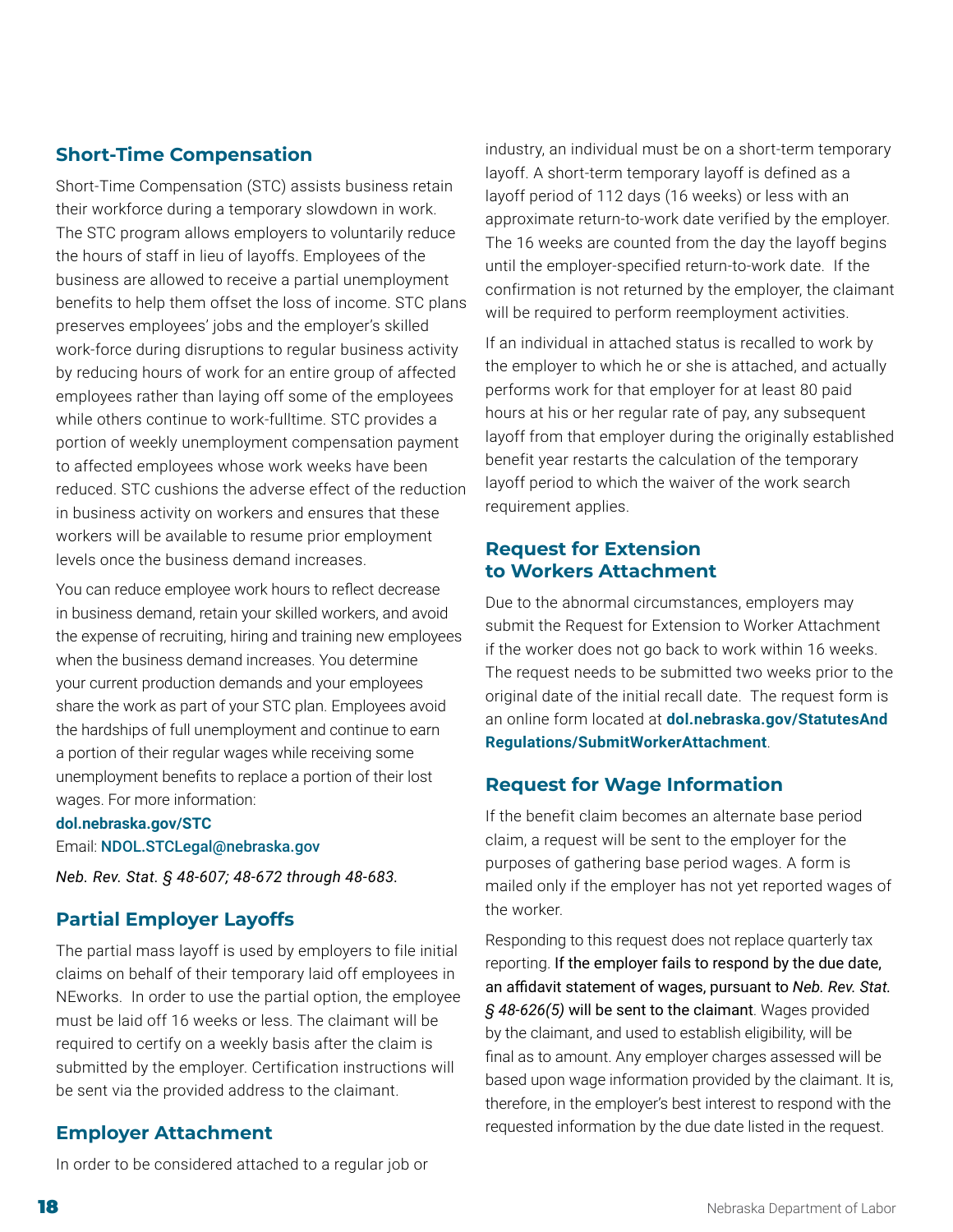### <span id="page-18-0"></span>Regular Base Period/Alternate Base Period\*\*

| Oct<br><b>Nov</b><br><b>Dec</b> | Jan<br>Feb<br><b>Mar</b><br>$**$ | Apr<br><b>May</b><br><b>Jun</b><br>$**$ | Jul<br>Aug<br><b>Sept</b><br>$**$ | Oct<br><b>Nov</b><br><b>Dec</b><br>$**$ | Jan<br>Feb<br>Mar                       |                                         |                                           |                                 |
|---------------------------------|----------------------------------|-----------------------------------------|-----------------------------------|-----------------------------------------|-----------------------------------------|-----------------------------------------|-------------------------------------------|---------------------------------|
|                                 | <b>Jan</b><br>Feb<br><b>Mar</b>  | Apr<br>May<br>Jun<br>$**$               | Jul<br>Aug<br><b>Sept</b><br>$**$ | Oct<br><b>Nov</b><br>Dec<br>$**$        | Jan<br>Feb<br>Mar<br>$**$               | Apr<br>May<br>Jun                       |                                           |                                 |
|                                 |                                  | Apr<br>May<br><b>Jun</b>                | Jul<br>Aug<br><b>Sept</b><br>$**$ | Oct<br><b>Nov</b><br><b>Dec</b><br>$**$ | Jan<br>Feb<br><b>Mar</b><br>$**$        | Apr<br>May<br>Jun<br>$**$               | Jul<br>Aug<br><b>Sept</b>                 |                                 |
|                                 |                                  |                                         | Jul<br>Aug<br><b>Sept</b>         | Oct<br><b>Nov</b><br>Dec<br>$**$        | <b>Jan</b><br>Feb<br><b>Mar</b><br>$**$ | Apr<br><b>May</b><br><b>Jun</b><br>$**$ | Jul<br>Aug<br><b>Sept</b><br>$\star\star$ | Oct<br><b>Nov</b><br><b>Dec</b> |

End Box in Each Row Represents Quarter Claim Filed

Shaded Area Represents Regular Base Period Quarters Used to Determine Eligibility

\*\* Represents Alternate Base Period Quarters used to Determine Eligibility

### **Base Period/ Alternate Base Period**

The base period is the one-year period for which the worker's wages are considered in determining benefit eligibility for an initial claim. The regular base period is the first four of the last five completed calendar quarters before the claim is filed. When eligibility cannot be established for a regular base period claim, the last four completed quarters will be examined as an alternate base period. *Neb. Rev. Stat. § 48-602(2)*

# **Benefit Payment Amounts**

# **Minimum Earnings for Eligibility**

In order to be eligible for unemployment insurance benefits, workers must meet the minimum earnings requirement from insured work during the base period. For 2021, the minimum earnings requirement is \$4,386. The minimum earnings requirement is adjusted annually. In addition to meeting the minimum earnings requirement, workers must also have been paid at least \$1,850 in one quarter and \$800 in another quarter. Wages must have been earned from employers required to pay unemployment insurance taxes (insured employers). *Neb. Rev. Stat. § 48-627.01(1a)*

### **Weekly Benefit Amount**

Unemployment benefits are paid on a weekly basis. The maximum weekly benefit amount for 2021 is \$456. Workers' individual benefits are calculated by identifying the highest quarter earnings in your base period. That amount is then divided by 13 to arrive at the average weekly wage, then divided again by two and rounded down to the next even dollar amount to arrive at the weekly benefit amount. *Neb. Rev. Stat. § 48-624*

No benefits are payable for any week during which a worker's earnings exceed the weekly benefit amount (WBA) on the claim. When a person reports earnings, 25% of their WBA is exempt and the remaining income is deducted dollar for dollar from the WBA. Neb. Rev. Stat. § 48-625 For example: WBA = \$300 Earnings = \$200 25% of WBA exempt = \$75 Remaining amount of \$125 deducted from \$300. Benefits paid = \$175.

### **Maximum Benefits Payable**

The maximum amount of benefits payable on a claim is one third of the total of all base period wages, or 26 times the weekly benefit amount, whichever is less. This formula does not include the Extended Benefits which may be paid in times of extremely high unemployment. During a State Extended Benefit period, an employer may be charged for half of the maximum benefit amount. *Neb. Rev. Stat. § 48-626*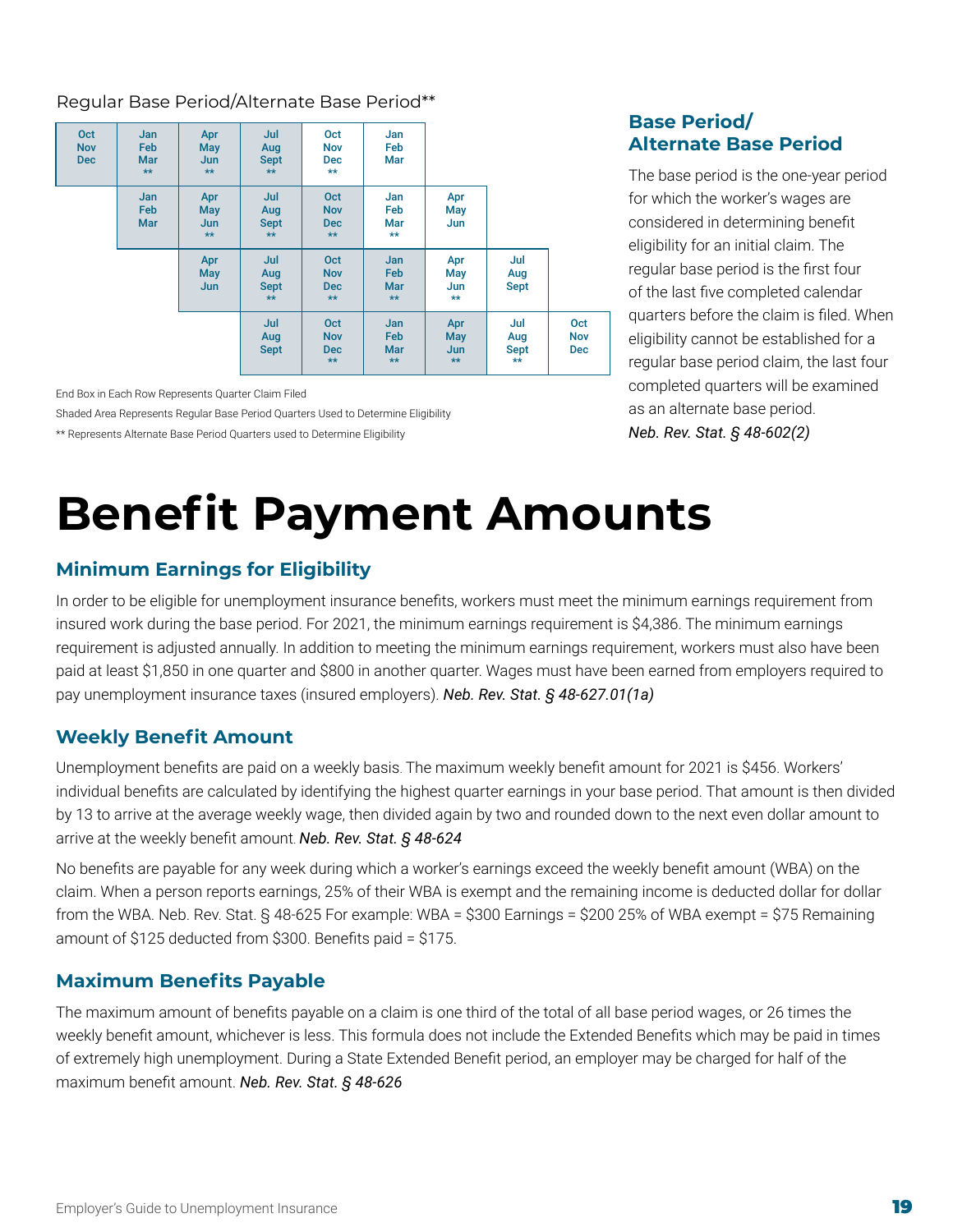# <span id="page-19-0"></span>**Claim Renewal and Additional Employment**

Claim Renewal and Additional Employment A claim renewal occurs when a worker reopens an established benefit claim during a current benefit year. This follows an interruption in the claims series due to a period of employment or other reasons for ineligibility. *Neb. Admin. Code 221, Chapter 3*

# BENEFIT DISQUALIFICATION

Under certain conditions, workers may be disqualified from receiving benefits for weeks that they are unemployed. Some of these conditions are listed below.

# **Voluntary Quit**

In Nebraska, good cause for quitting includes but is not limited to the conditions of work, compelling health reasons, or quitting to escape spousal abuse. If the Nebraska Department of Labor determines that a person has quit a job without good cause, maximum benefits payable may be reduced when a disqualification is assessed. The disqualified individual will be ineligible for benefits until they meet the following requalification requirements: • Returned to insured work, • Earned at least four times the claim's weekly benefit amount, and • Separated from the most recent employer under non-disqualifying conditions For claims effective prior to October 7, 2018, if a person has quit a job without good cause, a disqualification will be assessed for the week of the quit plus 13 weeks, as determined by the Nebraska Department of Labor. *Neb. Rev. Stat. § 48-628.12*

In Nebraska good cause can be established for quitting a job as well:

- Escape workplace or domestic abuse at the place of employment
- Non-work related illness or injury
- Accompany spouse to a different job or military duty station
- Accept previously secured insured work in the construction industry
- Accept a voluntary layoff to avoid bumping another worker
- Asked to perform an illegal act by the employer
- Unlawful discrimination or workplace harassment
- Unsafe working conditions
- Equity and good conscience *Neb. Rev. Stat. § 48-628.1*

### **Discharge For Ordinary Misconduct**

If a worker is discharged from a job for misconduct, a disqualification is imposed for the week of the discharge plus 14 weeks, as determined by an adjudicator. In cases of misconduct, the burden of proof is on the employer. The employer must show that the worker was discharged for acts or omissions that:

- 1. damaged the employer's interests in relation to the employment,
- 2. the worker knew or reasonably should have known were contrary to the employer's interests, and
- 3. were willful or within the worker's control. Maximum benefits payable are also reduced when a disqualification is imposed for a discharge for ordinary misconduct. In addition to the 14 week disqualification, if a worker is discharged for being under the influence of alcohol or drugs while at work or on the work site, all wage credits earned as a result of that employment will be canceled. *Neb. Rev. Stat. § 48-628 (2)*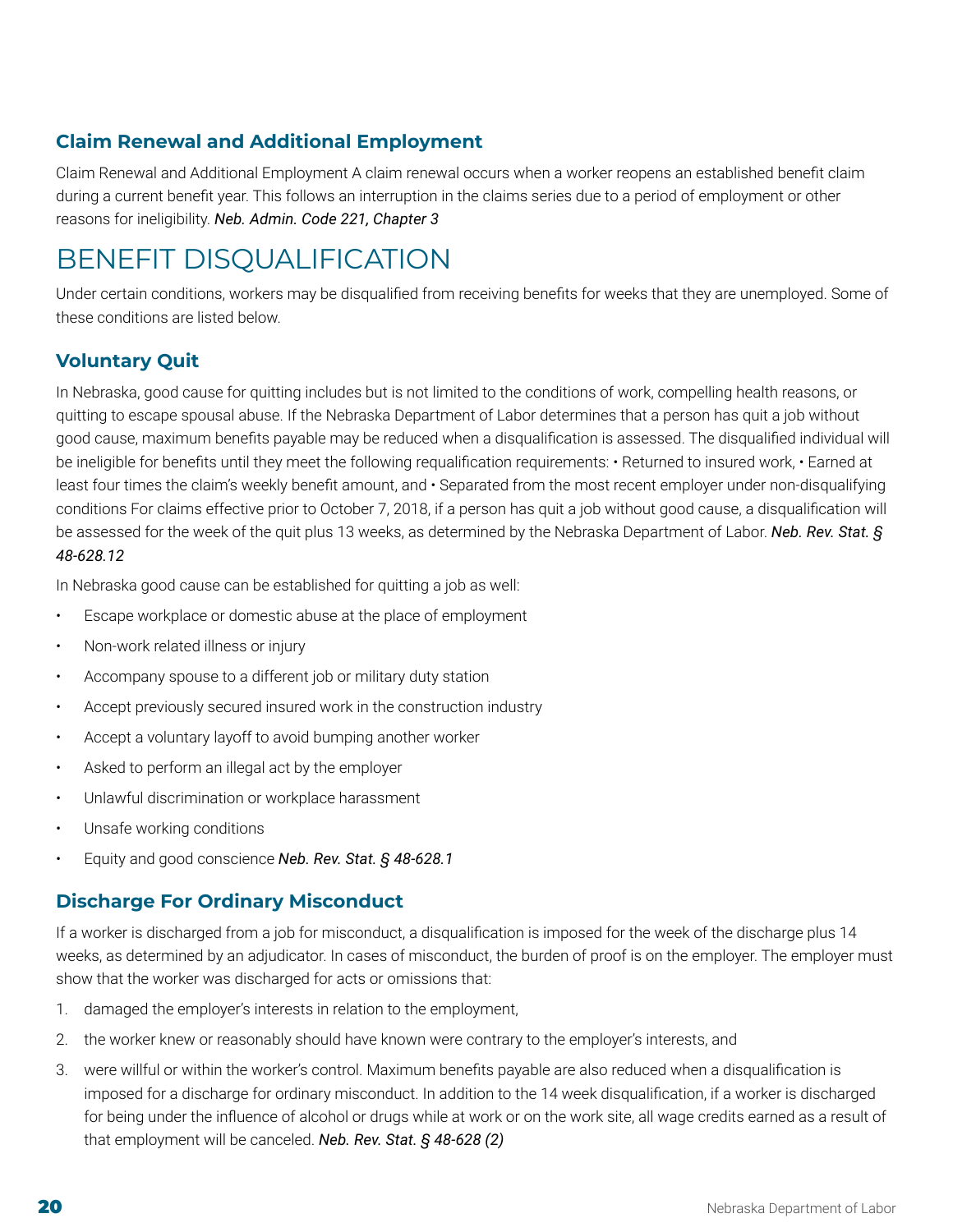### <span id="page-20-0"></span>**Discharge For Gross Misconduct**

If a worker is discharged for gross misconduct, all benefits payable based on wages earned before the date of discharge for such misconduct are canceled. Gross misconduct is an act or omission that is willful and flagrant or unlawful. Examples might be theft or assault connected with the employment. *Neb. Rev. Stat. § 48-628 (2)*

Refusal Of Suitable Work If a worker refuses suitable work, a disqualification is imposed for the week of the refusal plus 12 weeks, as determined by an Adjudicator. There must be a bona fide offer of work by an employer, or referral to work by Employment Services. Suitability is determined by considering the worker's training and experience and the conditions in the labor market. *Neb. Rev. Stat. § 48-628 (3)*

### **Receipt Of Other Payments**

Certain types of payments are disqualifying or deductible from benefit payments. Such payments include vacation, holiday, bonus, severance, sick, or pension payments from an employer, and Worker's Compensation. *Neb. Rev. Stat. § 48-628 (5)*

### **Leave of Absence**

To receive unemployment benefits, you must be completely separated from your employer, on a temporary layoff, or working reduced hours. A leave of absence is not a complete separation from employment. As generally defined, a leave of absence is a mutual agreement between the employee and employer. The employee is not separated and does not report for work for a mutually agreed upon time period. The Nebraska Employment Security Law requires a disqualification from benefits for any week in which the individual is on a leave of absence. *Neb. Rev. Stat. § 48-602; Neb. Rev. Stat. § 48-628.08; 219 NAC 8*

### **Educational Institution Employees And Athletes**

Employees of an educational institution are disqualified from receiving benefits based on their school employment during periods of unemployment between regular school terms if they have a contract or reasonable assurance of such employment for the next regular term. A similar disqualification applies to professional athletes between sports seasons. *Neb. Rev. Stat. § 48-628 (8)*

### **Employer Benefit Charges**

Benefits paid on a claim are charged in inverse chronological order. That is, the employer who paid the most recent wages is charged for the first benefits paid, if the employer was determined chargeable. Therefore, an employer can receive charges over 1½ years after the former employee worked there. When a claim includes Federal or Military employment, or employment in another state, benefits paid each week are charged on a percentage basis in the same proportion as base period wages from each employer.

A contributory employer who returns separation information by the due date (10 days from the date a request was sent to the employer) may qualify for relief from charges, if it is found that the worker quit voluntarily without good cause or was discharged for misconduct.

Nonprofit employers or government entities with reimbursable accounts cannot qualify for charging relief, even though a disqualification may be imposed exemption may apply for concurrent employment.

*Neb. Rev. Stat. § 48-652, NAC 221, Chapter 3*

# **Benefit Eligibility and Disqualifications**

Information about the requirements workers must meet to be eligible for benefit payments, as well as benefit disqualification conditions, can be found in the Unemployment Insurance Handbook **[dol.nebraska.gov/UIBenefits](https://dol.nebraska.gov/UIBenefits)**.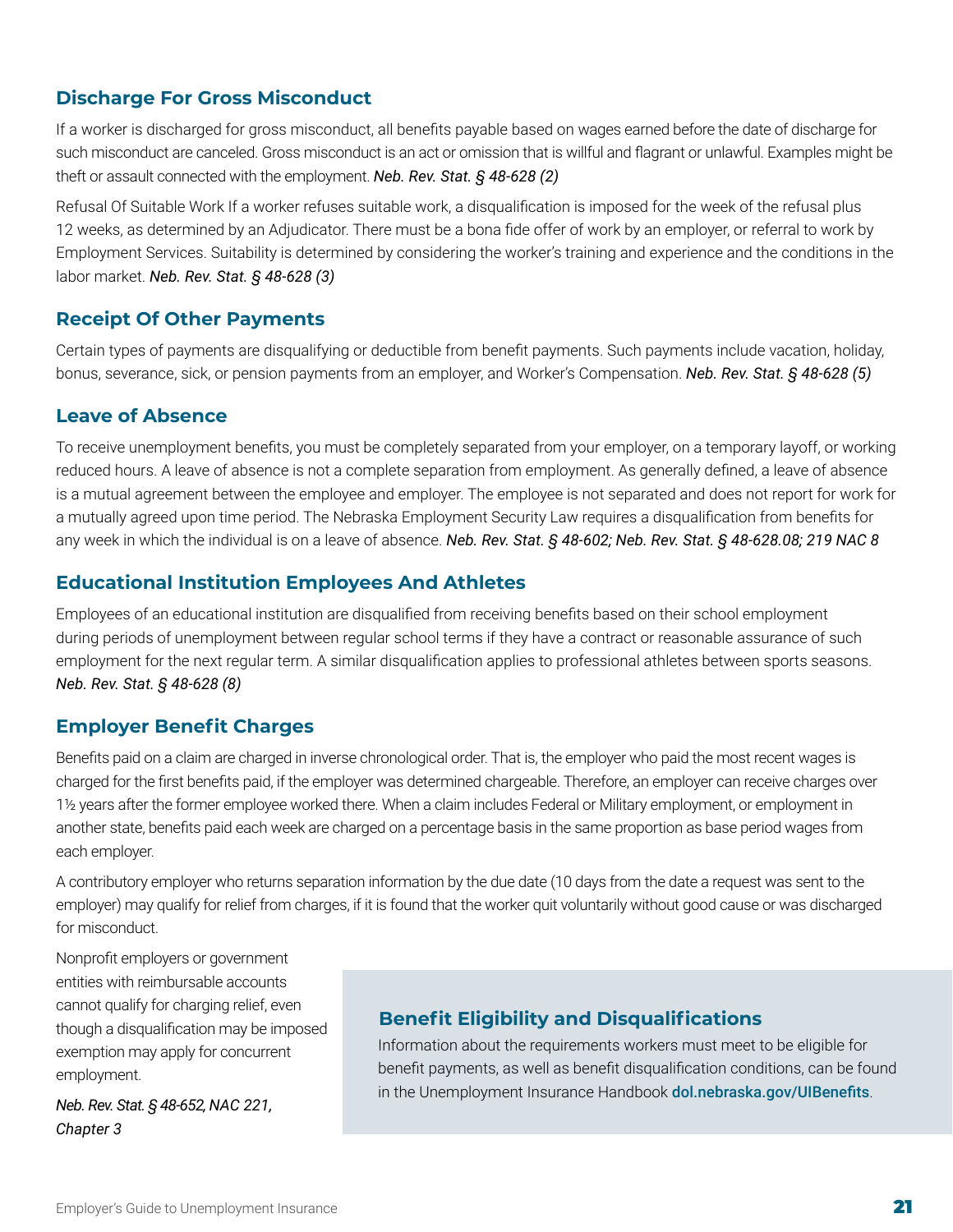# <span id="page-21-0"></span>**Appeals**

A written determination issued by an adjudicator concerning a question of benefit eligibility or charging of an employer's account may be appealed by an employer. An appeal must be in writing, must state that the determination is being appealed, and must be delivered and received within 20 days from the date the determination was mailed.

Appeals may be filed via the following options:

- **• [NEworks.nebraska.gov](http://NEworks.nebraska.gov)**
- Email: **[NDOL.Appeals@nebraska.gov](mailto:NDOL.Appeals@nebraska.gov)**
- Fax: 402-471-1734
- or Mail: Nebraska Appeal Tribunal PO Box 98941, Lincoln, NE 68509

Appeals must include a copy of the determination being appealed or the determination ID number, the name and address of the employer, and name and social security number of the worker (if known). Appeals must state the employer's reason for believing that the determination is in error. Neb. Rev. Stat. § 48-634. You may request a reconsideration and possible redetermination based on new information if provided either prior to or in conjunction with your appeal. Requesting a reconsideration of the determination will not delay or extend the statutory 20 day filing requirement for your appeal. *Neb. Rev. Stat. § 48-631*.

Appeals will be heard by an administrative hearing officer. The employer, the claimant, and the Commissioner of Labor are parties to each appeal. Each party may appear, present evidence, and cross examine opposing witnesses. Questions about the appeal process should be directed to the Nebraska Appeal Tribunal at **[NDOL.Appeals@nebraska.gov](mailto:NDOL.Appeals@nebraska.gov)** or 402-471-9886.

# **Program Integrity**

### **Program and Trust Fund**

As the initial guard of the Trust Fund, the Unemployment Insurance Benefits division takes great care to ensure that all laws, rules, regulations and polices are followed as they relate to the processing of benefit claims.

# **UI Benefits Unit**

In order to prevent, detect and correct errors, Benefits team maintains program and quality control operations. Investigations are done on all eligibility issues on claims using Benefit Timeliness Quality (BTQ) standards.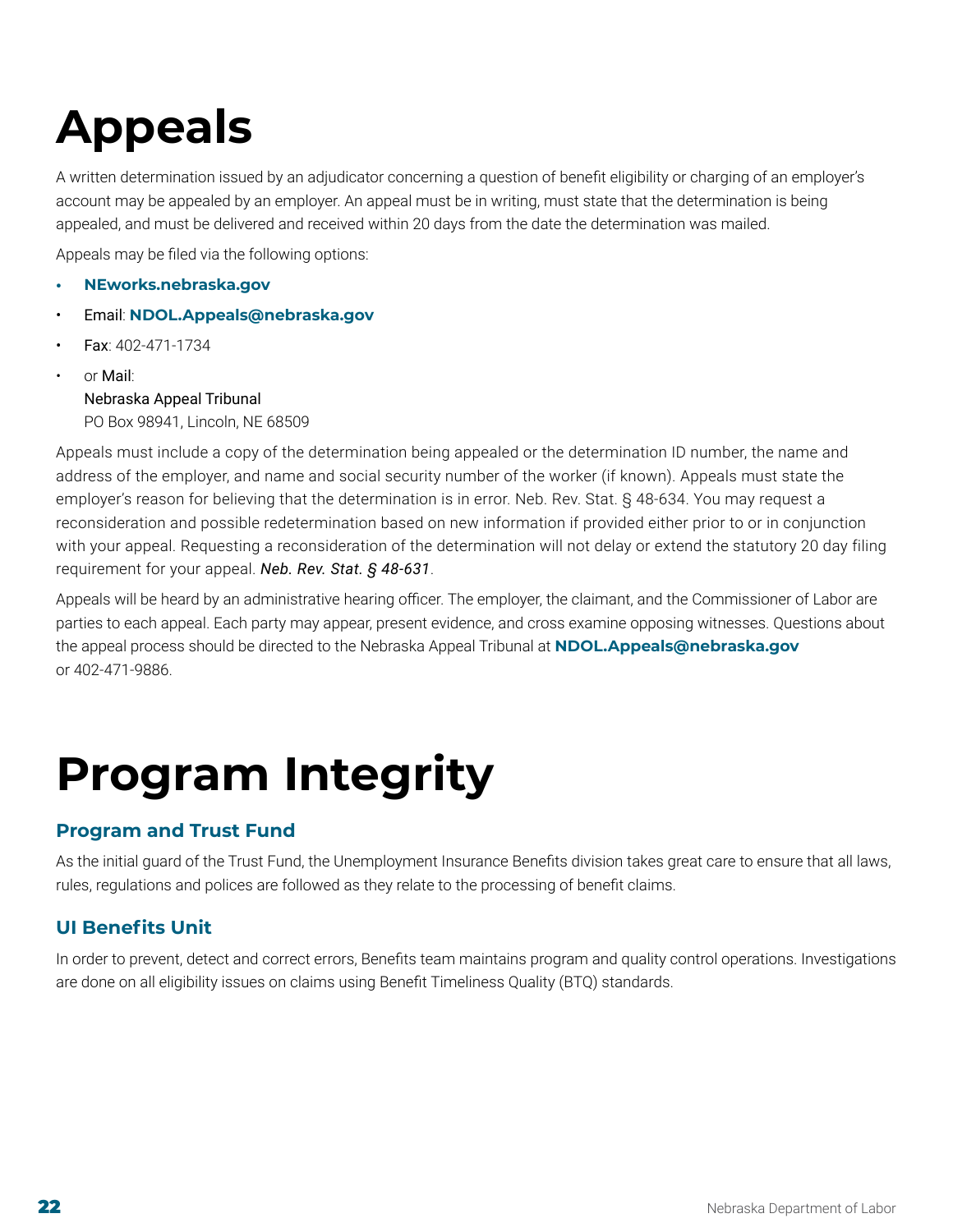## <span id="page-22-0"></span>**Benefit Payment Control**

The mission of the Benefit Payment Control Unit (BPCU) is to ensure the correctness of Unemployment Insurance benefit payments and the integrity of the Unemployment Insurance Trust Fund through the prevention, detection, and collection of benefit overpayments.

Whenever a potential conflict of benefits paid and earnings reported or new hire information is detected, an audit form is sent to the employer involved requesting a breakdown of wages. The fact that an audit is sent does not necessarily mean the employer to whom the audit is sent is being charged for benefits paid. An overpayment can not be determined until the earnings information provided by the employer on the audit form can be compared to the benefits actually paid. Employers can respond to audits through the NEworks.

It is critical that information affecting eligibility is reported to the Nebraska Department of Labor, even if you are unsure that the information is relevant.

#### Email: **[NDOL.BPCUContact@nebraska.gov](mailto:NDOL.BPCUContact@nebraska.gov)**

Phone: 402-471-2865

Nebraska Department of Labor Unemployment Insurance: Benefit Payment Control Unit 550 S. 16th Street P.O. Box 94600 Lincoln, NE 68509-4600

### **Internal Security**

The Internal Security unit is responsible for maintaining and monitoring all system security issues agency wide.

### **Tax Performance System (TPS)**

The program monitors the federally-mandated computed measures for Cashiering, Collections, Report Delinquency and Status tax functions. These computed measures provide the state with statistical analysis of the tax system.

TPS measures the timeliness, completeness, and accuracy of primarily internal functions, (status, cashiering, report delinquency, collections, field audits, and account maintenance), performed by the UI Tax operation.

### **Benefit Accuracy Measurement (BAM)**

Nebraska participates in a national information system to identify the type and cause of Unemployment Insurance benefit payment errors. The Benefit Accuracy Measurement Unit (BAM) randomly selects for audit a specific number of claims each week. A team of qualified investigators verify all data with employers, claimants, and other sources to determine correctness of benefit payments.

Most benefit payments and denials are determined to be proper. When improper payments or denials are discovered, the BAM investigator may make corrections on the claim or forward it to the appropriate unit for corrections.

You may be contacted by BAM staff as part of an audit. Selected employers are required to participate in the investigation pursuant to *Nebraska Employment Security Law 48-612*.